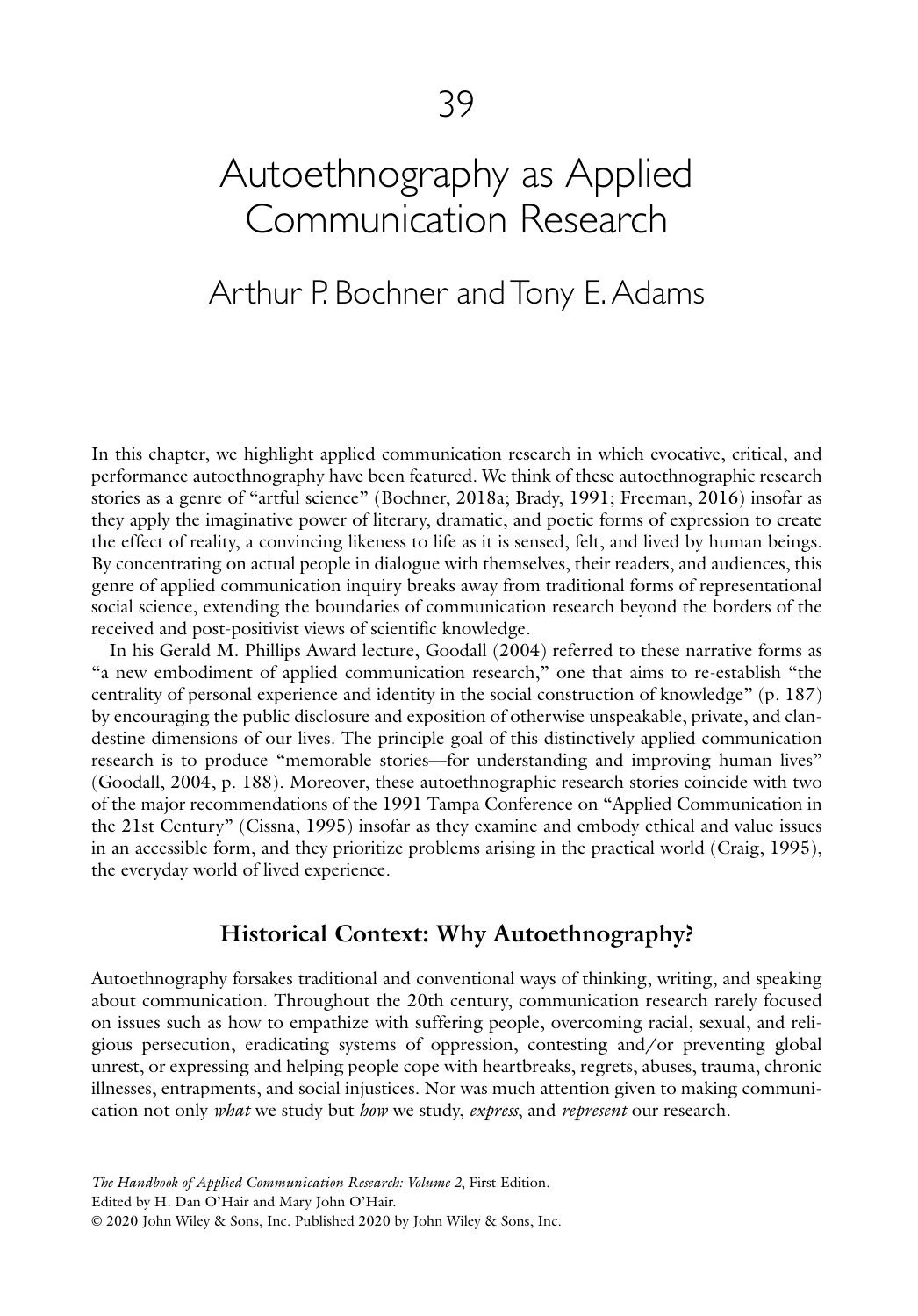"Why not?" you might ask. The answer is uncomplicated. As heirs of the objectivist tradition of scientific research, many communication researchers simply were unprepared to recognize that prediction and control may not be the only thing we want from communication research. We had been led to believe that the human sciences should look like the natural sciences and conduct research accordingly. As a result, our training in research methodology was largely monolithic, which had the effect of narrowing research to topics that conformed closely to the technologies of objectivist social science.

Consider for a moment how academic socialization works. When you become a member of an academic discipline, you are expected to follow certain rules. Your success depends upon it. You cannot contribute to your discipline if you do not know the rules. For the most part, you learn these rules in graduate school, where you are given concrete, relatively standard exemplars of good research that promote the discipline's shared values, conventional research practices, and taken‐for‐granted premises. This academic socialization provides your professional initiation as a social scientist. It teaches you the conventions by which you must abide, that is, the constellation of beliefs and research procedures defining the discipline (Bochner, 2014). You learn that the discipline is immersed in and inspired by certain problems, theories, or issues, and these are commonly investigated through the application of a narrow range of legitimate procedures and methods, what Harnett and Engles (2005) called "genre‐bound traditions" (p. 1043).

By the time your socialization is completed, you will have internalized the mindset of the discipline represented by these traditions. You will also have learned how to articulate the work to which your field is committed in the vernacular of the vocabulary that governs it (Kuhn, 1970). You will recognize what counts as valid evidence, compelling arguments, and persuasive explanations. You learn—sometimes through hard knocks—that the rewards of publication are likely to be withheld from texts that fail to conform to these standards. To achieve any degree of success, you must not only follow conventions, but also know what is forbidden.

But academic disciplines are never fixed and unchanging, and neither are the research conventions that define them. Instead, they constantly evolve, not so much in the manner of the "scientific revolutions" that Kuhn (1970) described, but rather through more gradual processes of reform and extension, growing larger, stronger, and hopefully more appealing and interesting through the addition of alternatives or new options.

Nevertheless, as Haley (1963) observed in his first law of human relations, the more change is attempted, the more it is resisted. As new goals and practices begin to emerge, researchers identified with older, existing, and once irreproachable goals and traditions—the very ones they were trained to abide by and keep to—may begin to feel as if the discipline's view of the world is being challenged and weakened by the introduction of new methodologies, diverse goals, and novel ways of justifying, depicting, and narrating research. This new "jargon" is unfamiliar, abnormal, and unsettling to them. They worry about what will happen to the discipline if these new objectives, methodologies, and vocabulary take hold. How then will they know what counts as significant work? Will the discipline lose its hard-earned respectability as a science?

Kuhn (1970) described these moments in the history of science as an extraordinary atmosphere of crisis that opens the discipline to a clash between the ruling paradigm (standards) and new contenders for paradigm status. At such a time, those attached to the existing paradigm begin to fear the loss of the kind of intersubjective agreement among practitioners considered essential to a "unified" field and to the capacity to reach agreement about what to believe, that is, what criteria can be applied as a measure of "objectivity" or "truth." They do not know precisely what to make of this moment. From what they can tell, a sudden wave of new possibilities has appeared on the horizon, destabilizing the status quo, transgressing traditional standards, and signaling a strong desire to try new things that may transform, or at least broaden, the constellation of beliefs and values of the field.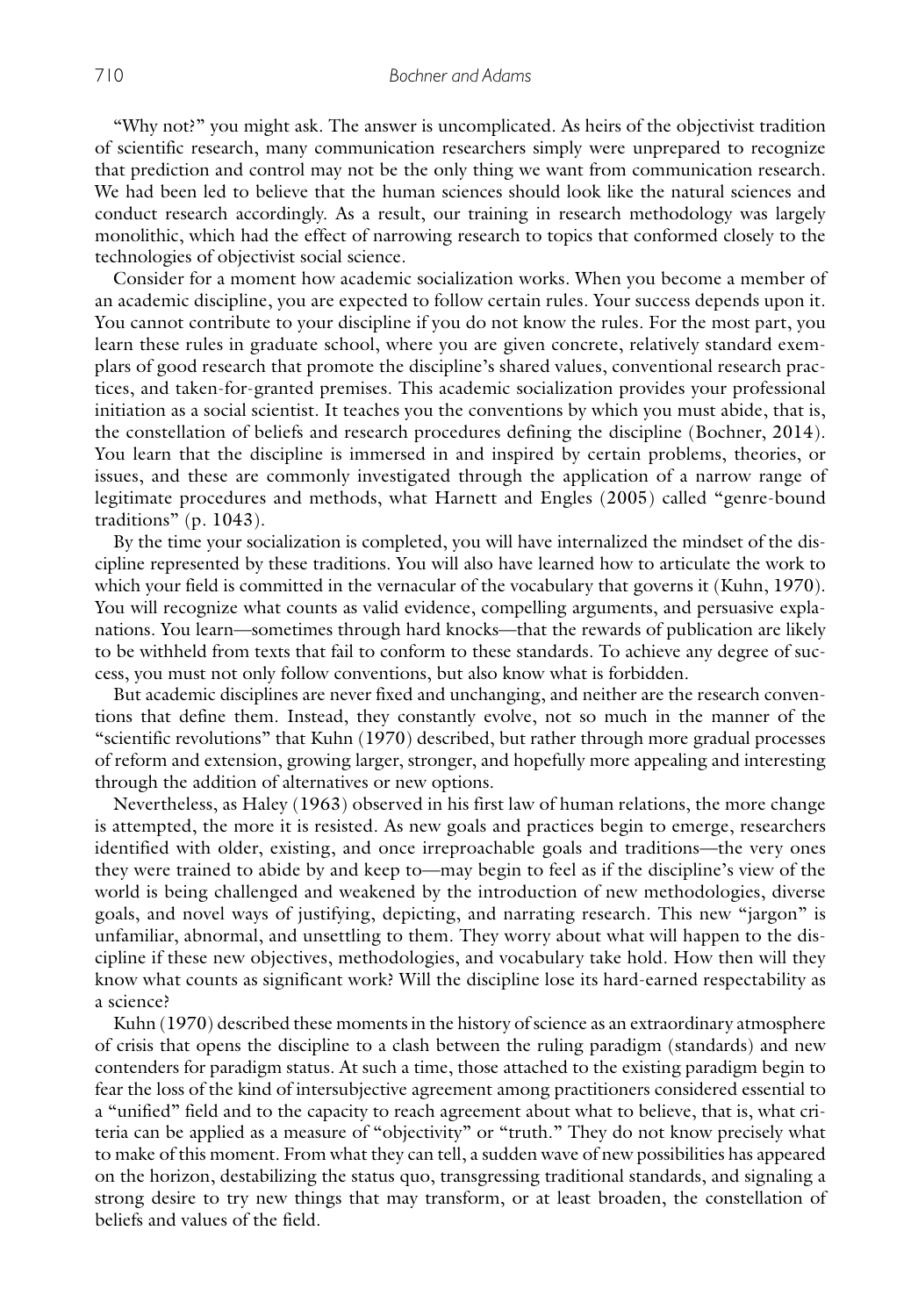Those holding tight to the discipline's orthodoxy begin feeling the kind of vulnerability that arises when one's grip on power is coming undone. They may see no choice other than to react to the idea of new options, different goals, and diverse methodologies as adversarial rivals threatening the vitality, unity, and respectability of the field. Of course, this is neither unusual nor unexpected insofar as communities tend to achieve their identities and sense of self-worth as much by exclusion as by inclusion (Bochner, 2018a; MacIntyre, 1984).

This was the condition in which communication scholars identifying as social or behavioral scientists found themselves during the 1980s. Most of these empiricists, including one of the authors of this chapter, had been socialized into the *objectivist* paradigm of "truth through method" in which the goal of scientific inquiry was to identify underlying structures, cultural invariants, and/or biologically determined effects to better *predict and control*. In general, social scientists in the discipline shared a common set of institutionalized criteria for judging whether truth claims were well justified.

In several essays dealing with "Perspectives on Inquiry," however, Bochner (1985, 1994, 2002) described and differentiated three different and legitimate goals that could be pursued in communication research: *prediction and control*; *interpretation and understanding*; and *criticism and social change*. Characterizing each perspective as "a different universe of discourse"—a distinct vocabulary representing different ways of describing and doing things with human beings— Bochner (1985) argued that each perspective may prove *useful* depending on the purposes to which it is *applied*. None should be viewed as the one and only suitable perspective for conducting and representing research on communication.

Bochner's call for multiple perspectives was inspired by the "paradigm debates" of the late 1970s and early 1980s. In these interchanges, communication researchers working both inside and outside the positivist establishment (Cushman, 1977; Miller, 1983; Pearce, 1976; Pearce & Cronen, 1980), and other postmodernist and poststructuralist writers of the time, challenged and deconstructed some of the most venerable notions about scientific knowledge and truth (Foucault, 1970; Lyotard, 1984; Rorty, 1979). The most disapproving of these writers raised doubts about the validity of rigid disciplinary boundaries that separate the humanities, social sciences, natural sciences, and arts, and denounced uncritical commitment to the rhetoric of rigor and objectivity (Agger, 1989; Gergen, 1982). Concerned about the shady ethics and limited achievements of the "received view" of social science, critics who were themselves trained in these traditions began to speak of a crisis of confidence, legitimation, and representation, calling for radical transformation in the goals and aspirations of social science inquiry (Clifford & Marcus, 1986; Coser, 1975; Cronbach, 1975; Elms, 1975; Gergen, 1976, 1978, 1980; Israel & Tajfel, 1972).

One of the most influential of these writers was anthropologist Clifford Geertz (1973, 1980), who not only blurred the distinctions between the humanities and social sciences, but also insisted that the observer had no privileged interpretive voice. Researchers do more than observe; they play a part in the whole process of observation and interpretation (Bateson, 1972). Geertz (1973) also urged staying as close as possible to the experience of the people studied, applying "experience‐near" concepts. The goal is "interpretation," a thick description of the meanings prompted by close reading of communicative practices. This "interpretive" orientation introduced a new vocabulary into the research vernacular and created abundant and widening opportunities to reform social science and expand the objectives and forms of research on communication. We could now understand research as oriented not only toward facts, but also toward *meanings*; not only under the rules of rigor, but also under the inspiration of the *imagination*; not only to achieve better predictions, but also to *alleviate human suffering*; not only from the position of neutrality and distance, but also from the position of *caring and vulnerability*; not only toward the production of conventional received texts, but also toward the *performance* of creative, artistic, and dialogic modes of representing lived experience (Bochner, 2002).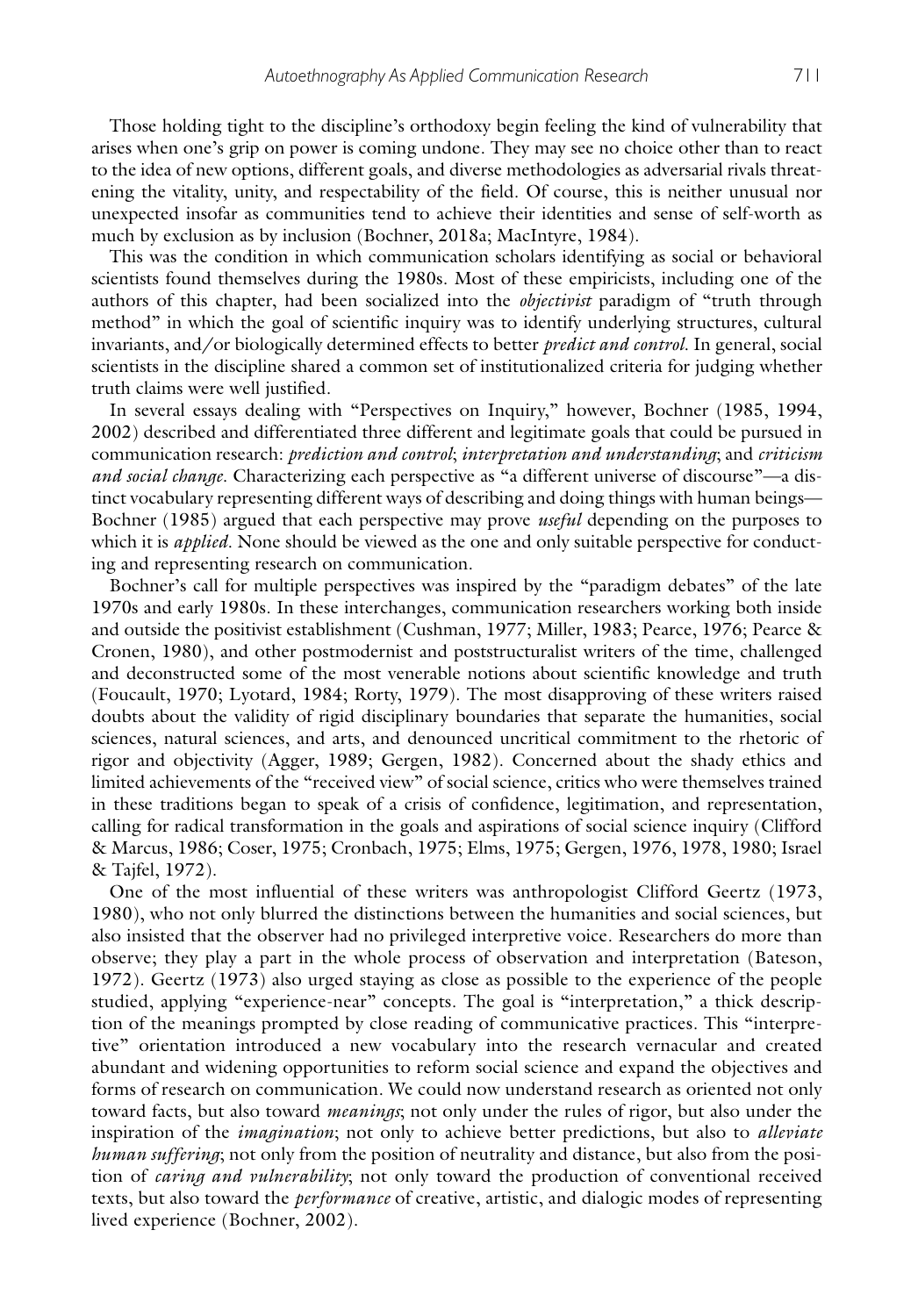#### **The Human Sciences as Moral, Political, and Narrative**

As the twentieth century drew to a close, a growing community of qualitative researchers who dared to view research as a moral, political, and narrative endeavor had begun to emerge. They were inspired by the practical, pragmatic, and political goals of enlarging and deepening the capacity of human beings *to empathize with suffering people* and *to cope with complicated contingencies of lived experience*. Their project was more about "making" than about "finding," that is, research directed principally toward making a better world populated by freer and more democratic communities (Rorty, 1991). It is one thing to describe the world as it is, but quite another to imagine what the world could become and to seek to bring the imagined into being through inquiry. The dissimilarity between finding and making is not an issue to be resolved but rather a difference to be lived with (Rorty, 1982).

Viewing social science as continuous with rather than distinct from literature, qualitative researchers committed to this project want to artfully arrange depictions of the mysteries and complications of being alive in stories that can help people cope better, feel less alone, and achieve the social justice they deserve (Bochner & Ellis, 2016). The kind of empirical inquiry that we practice is practical and dialogic; its truths are partial, situated, relational, and incomplete. Our work seeks conversation, encounter, and the fullness of an emotional and subjective life shared with others. We seek to empower our readers, not control them, and to wrestle with ambiguities and contradictions, not resolve or exhaust them. We understand the research stories we produce as an instrument for dealing with loss, grief, injustice, trauma, and life-changing epiphanies through performative recreations of lived‐through experiences. Uneasy about the obscurity, insularity, and jargon of academic publishing, we seek to reach a larger readership that can benefit from our work. Thus, we think of ourselves not only as researchers, but also as writers and communicators. Communication is not only what we study, but how we represent and express what we study.

Though our discipline is communication studies, we are participants in an international community of thousands of multidisciplinary qualitative researchers—sociologists, communication scholars, psychologists, social workers, psychotherapists, performance artists, music educators, educational researchers, and ethnographers—who have come together each May since 2005 at the International Congress of Qualitative Inquiry (ICQI) held at the University of Illinois, with the purpose in common of exploring new methodologies and forms of presentation, and collectively imagining and formulating risky, experimental, and innovative responses to the challenges and crises of global unrest, political polarization, racial, sexual, and religious persecution, personal suffering, trauma, and social injustice. We and our colleagues at ICQI share the goal of resisting and eradicating discrimination in its myriad forms, engaging in ethical work, experimenting with traditional and new technologies of representation, and producing exemplars of effective advocacy and inquiry applicable to making a more just and humane world. Our co‐participants at these meetings dare to dream of equity, peace, and a world without violence and discrimination. As a research community, we share a heartfelt commitment to doing work that makes a difference.

# **Toward a Poetic Science**

In this spirit, and with the goal of making the human sciences more human, Freeman (2011, 2016) has issued a clarion call for *a poetic science of human being* that is more historical, cultural, and artful than orthodox social science. It promotes forms of representation that allow the people that social scientists study "'to live on the page,' in their difference, their otherness" (2016, p. 359). As a writing or performance project, poetic science moves from a reliance on argument to dependence on the poetic resonance of evocation (Freeman, 2016). Freeman's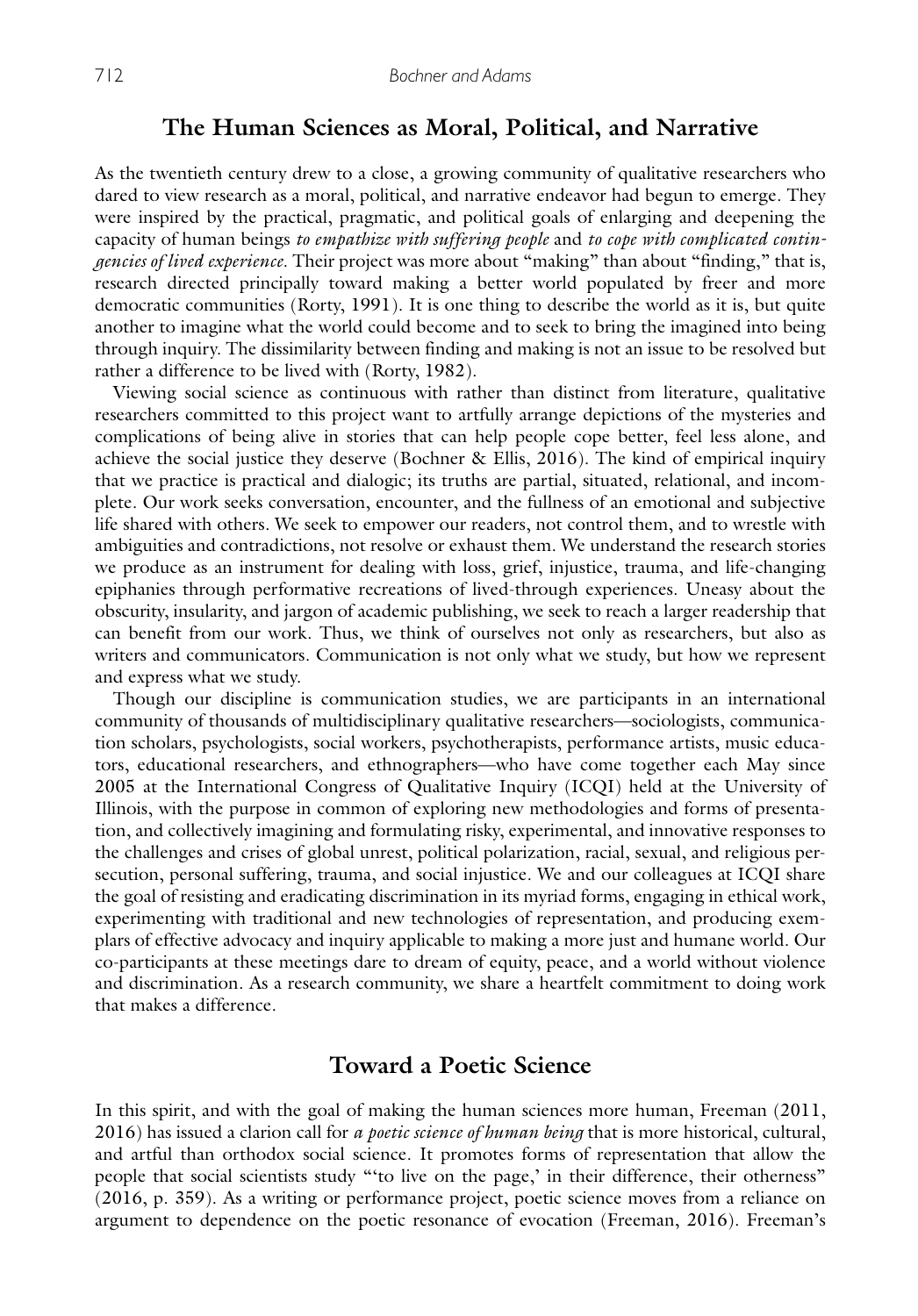conception of poetic science features forms of expression now well established within qualitative inquiry, including narrative and performance ethnography, and evocative and critical autoethnography (Bochner & Ellis, 2016; Boylorn & Orbe, 2014). Applied communication researchers who have identified with the project of artful science seek to help others understand themselves and the contingencies of living better lives, to cope more effectively with the emotional challenges of disappointments, wounds, humiliations, illnesses, and aggressions one may face in everyday life, and to produce more just societies.

We autoethnographers believe that by going deeply, reflexively, and evocatively into our own struggles, our readers may be able to discern and understand something about their own—that our difficulties and struggles are applicable to theirs. We want our readers to feel stuff in their bones, their guts, and their hearts. We do not mind if our work is considered more visceral than cognitive. We believe that doing this requires an artfulness—the artifice of narrative—and as writers and/or performance artists, we feel a necessary tension between producing something that is lifelike through a form that is story‐like (Singer, 2013).

The focus of evocative and critical autoethnography is less about knowing and more about *living*; less about controlling and more about *caring*; less about reaching immutable truths and more about *opening dialogues* among different points of view; less about resolving differences and more about *learning how to live and cope* with them; less about covering life experience with disembodied concepts and more about *finding ways to personify* the "untamed wilderness" of lived experience (Jackson, 1995). These texts and performances aim *to be used by* and *to be useful to* other people and communities and thus are situated unequivocally in the realm of applied communication. If they do not "apply" to other people, if they cannot be used to evoke identification, to make others care, to affect social change, to call people to action, or to make lives better, then they fail to live up to their promise or achieve their principle goals.

Instead of going beyond, searching beneath, or edging behind—as Jackson says (1995, p. 163) "putting reality on the rack until it reveals objective truth"—researchers drawn to this kind of artful, poetic social science want their work to produce "experiences of the experience" (Bochner & Ellis, 1992; Ellis & Bochner, 1992). We want our readers to enter the experience of others, usually as empathic witnesses. By putting themselves in the place of others, readers or listeners are positioned to reflect critically on their own experiences, to expand their social capabilities, and to deepen their commitment to social justice, activism, and caring relationships with others. The goal of this kind of evocative storytelling (Bochner & Ellis, 2016), referred to by Richardson (2000) as "creative analytic practices," is to put meanings into motion, showing how people cope with exceptional, difficult, and transforming crises in their lives, how they invent new ways of speaking when old ways fail them, how they make the absurd sensible and the disastrous manageable, and how they turn calamities into gifts.

The body of communication research to which we are referring offers a distinctive alternative to traditional canons of research practices in the social sciences. These stories (Adams, Holman Jones, & Ellis, 2015; Bochner & Ellis, 2016; Boylorn & Orbe, 2014) seek to activate subjectivity and compel emotional responses from readers; they long to be used rather than analyzed, to be told and retold rather than theorized and settled, to offer lessons for further conversation rather than truths without any rivals, and they promise the companionship of intimate details as a substitute for the loneliness of abstracted facts. Evocative research stories not only breach ordinary and canonical inscriptions about living, they often transgress traditional norms of writing and research, encouraging researchers in the human sciences to reconsider, or at least expand, the goals of research and the conventions of academic writing (Billig, 2013), as well as to question the venerable divisions between Snow's conception (1959) of the two cultures of inquiry that segregate literature from science, the humanities from the social sciences.

Many of the chapter authors in this book think of themselves as social scientists and of the constellation of this body of work as the human sciences. But just how social are the social sciences? And how human can the human sciences claim to be if so much of the work we produce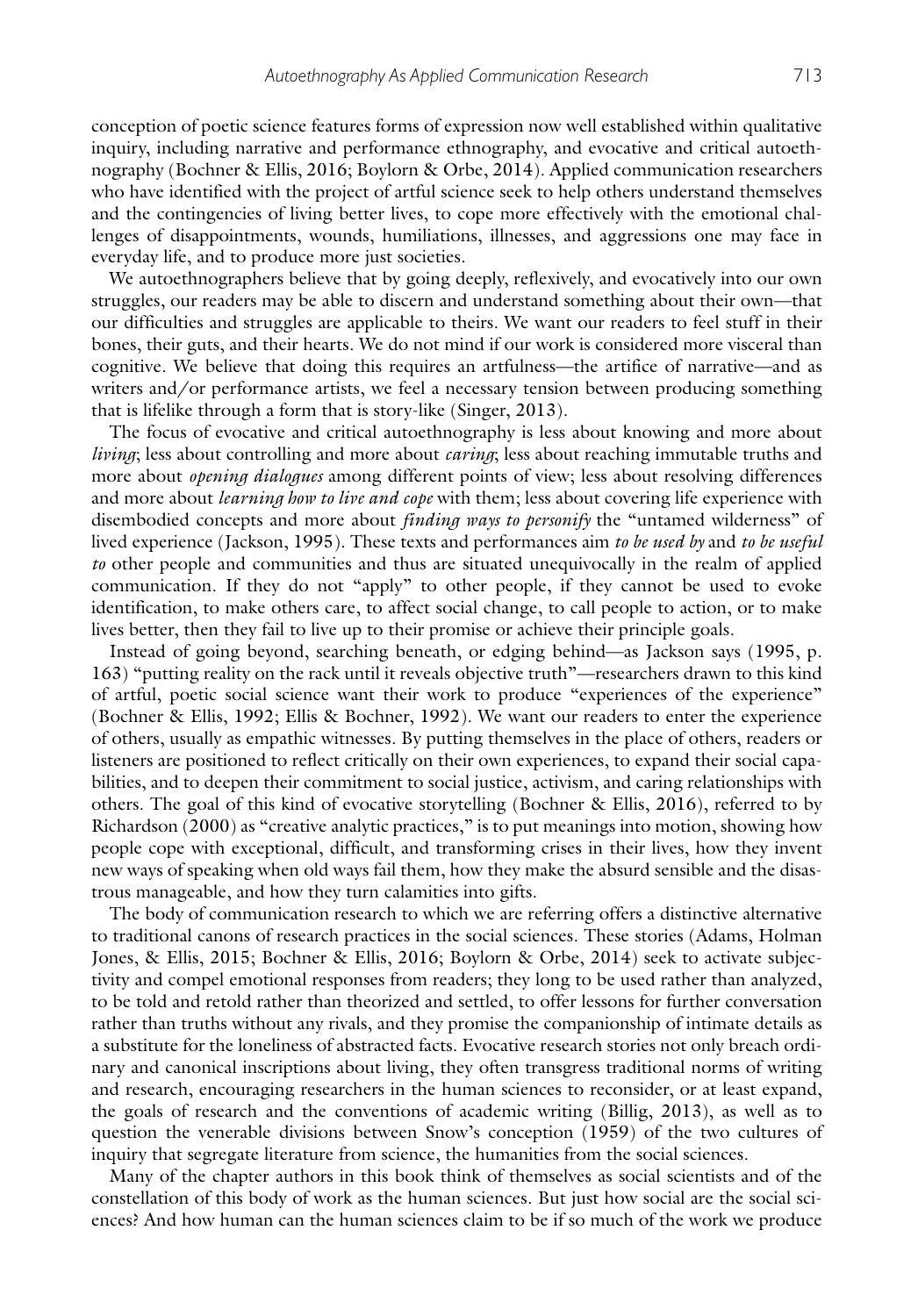is "unpopulated writing," that is, writing that makes little reference to actual people and their lives (Billig, 2013, p. 95)? Indeed, as Billig advises, "we should be suspicious of unpopulated writings which seem to depict social worlds full of things and empty of people" (p. 215).

# **Origins**

In 1992, Ellis and Bochner published, "Telling and Performing Personal Stories: The Constraints of Choice in Abortion," which used personal narrative to express the emotional complexities, contradictions, and uncertainty of a tense epiphany that had challenged their core values and jeopardized their relationship. Offering their story as an experimental form of narrating personal experience in which researchers treat their experience as primary data, Ellis and Bochner (1992) used a dialogic mode of narration to depict the emotional details of what they had experienced over several weeks of a grueling decision‐making process. Their goal was to provide readers with an experiential sense of these "real‐world" events and thus come away with a sense of what it must have felt like to have "lived through" what actually happened (Bochner & Ellis, 1992).

This was their first joint venture into what they (and others) would later call "autoethnography" (Adams et al., 2015; Bochner, 2018a; Bochner & Ellis, 2002, 2016; Ellis, 1997, 1998, 2004, 2009; Ellis, Adams, & Bochner, 2011; Holman Jones, Adams, & Ellis, 2013). They could have called what they were doing "personal essay" (Krieger, 1991), "socioautobiography" (Zola, 1982), "confessional tale" (Van Maanen, 1988), "ethnographic autobiography" (Brandes, 1982), "self‐ethnography" (Caughey, 1982), or "personal ethnography" (Crawford, 1996), but landed instead on "first-person account" and "evocative narrative" as their initial covering terms.

In 1995, Ellis published *Final Negotiation: A Story of Love, Loss, and Illness* in which she conveyed what it felt like to have lived for 9years concurrently as a caregiver and a lover to a partner who died after a long struggle with emphysema. Writing from "inside" her own experiences, Ellis showed how she and her partner had wrestled against emptiness and isolation, fighting to create meaning and purpose out of the chaos of two lives shattered by loss and saturated with grief. While working on the book, she thought of the story at various times as autoethnography, but opted to use *emotional sociology*, *evocation*, and *autobiographical sociology* as keywords and headings in the index to her book.

Around the same time, Ellis and Bochner (1996) decided to put together a collection of original essays, studies, and stories that would extend and explore the use of the first‐person voice, the appropriation of literary modes of writing for utilitarian ends, and the complications of being positioned within the events and experiences one is studying. They settled on the terms *autoethnography*, *sociopoetics*, and *reflexivity* as subheadings to represent these three goals in the edited collection that became *Composing Ethnography* (Ellis & Bochner, 1996), the first text in their book series, *Ethnographic Alternatives*. The book series was conceived as a project that would emphasize subjectivity, self-reflexivity, emotionality, and the goal of connecting social sciences to humanities through first-person, ethnographic storytelling. They wanted readers of these books to find themselves immersed in the concrete world—particular people in particular places facing particular, often difficult, circumstances of lived experience (Conquergood, 1991). The following year, they collaborated with Lisa Tillmann‐Healy on a book chapter that endorsed the use of first-person accounts in research on personal relationships (Bochner, Ellis, & Tillmann-Healy, 1997); Ellis published her first book chapter on evocative autoethnography (Ellis, 1997) and another on the use of autoethnography to explore loss (Ellis, 1998); and Deborah Reed‐ Danahay's (1997) collection of essays, *Auto/Ethnography: Rewriting the Self and the Social*, was published.

In 1997, Norman Denzin published *Interpretive Ethnography: Ethnographic Practices for the 21st Century* in which he praised efforts to make social science texts "a means for the reader's own moral experience" (p. 202), and called special attention to *narratives of the self* that "show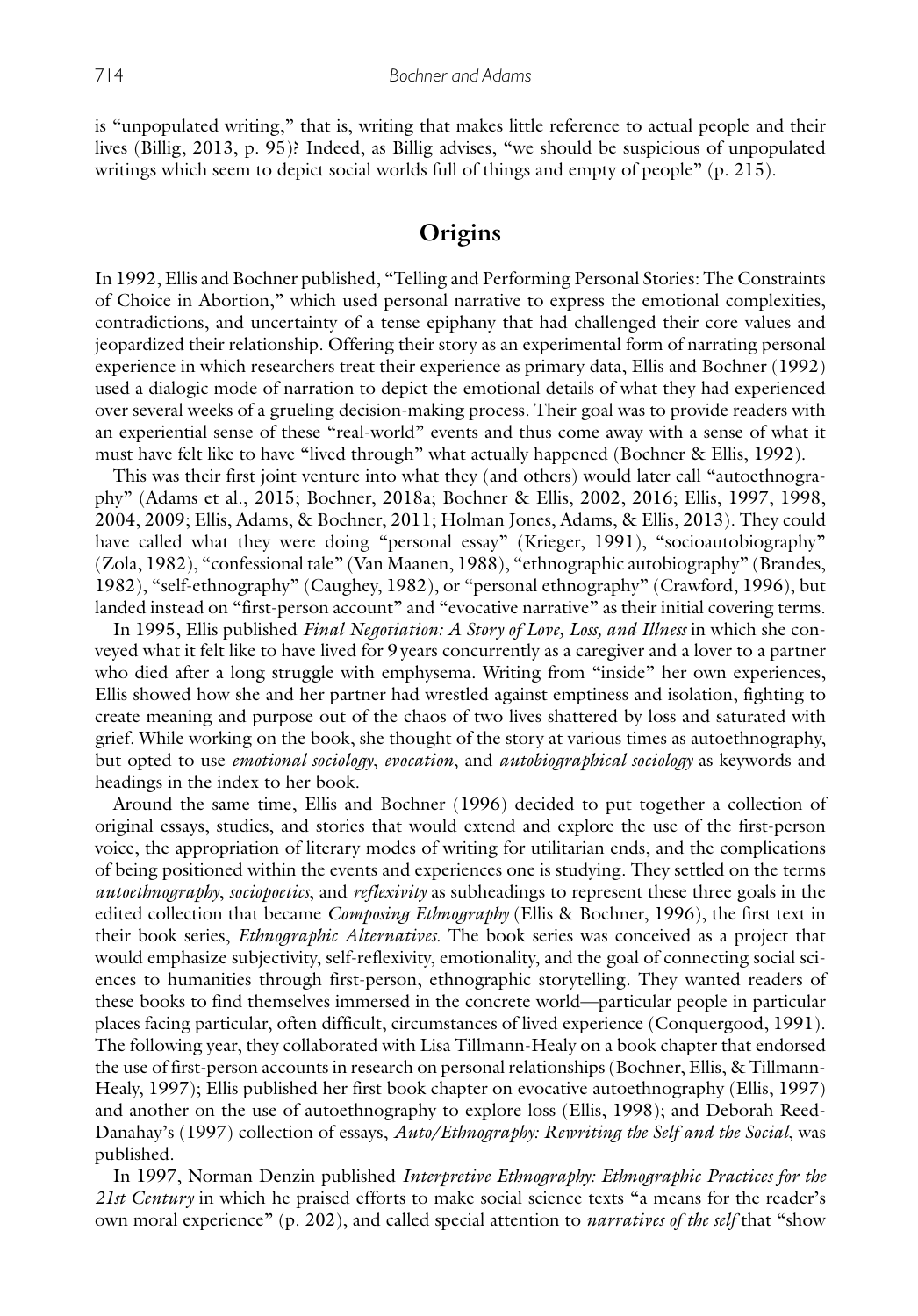us how to feel the sufferings of others" (p. 201), privilege emotions and emotionality, and "humanize the ethnographic disciplines" (p. 215). Although the term *autoethnography* appeared only once in Denzin's text, as a footnote to Ellis's chapter on evocative autoethnography, he must have intuited the enormous potential of autoethnography; he invited Ellis and Bochner to author the first handbook chapter that would explicitly highlight autoethnography (Ellis & Bochner, 2000), a chapter that 14years later received the National Communication Association's Charles Woolbert Award for scholarship that stood the test of time.

# **Autoethnography and Applied Communication Research**

Ellis and Bochner (2000) define autoethnography as "an autobiographical genre of writing and research that displays multiple layers of consciousness, connecting the personal to the cultural. Back and forth, autoethnographers gaze, first, through an ethnographic wide‐angle lens, focusing outward on social and cultural aspects of their personal experience; then, they look inward, exposing a vulnerable self that is moved by and may move through, refract, and resist cultural interpretations. As they zoom backward and forward, inward and outward, distinctions between the personal and cultural become blurred, sometimes beyond recognition"  $(p. 739)$ . Usually written in the first-person voice, autoethnographic texts take a variety of forms—short stories, poetry, fiction, novels, documentaries, photographic essays, personal essays, journals, fragmented and layered writing, and social science prose. In these texts, concrete action, dialogue, emotion, embodiment, spirituality, and self‐consciousness are featured in relational, family, institutional, and community stories affected by history, social structure, and culture, which themselves are revealed through action, feeling, thought, and language (Ellis & Bochner, 2000). In short, autoethnography bends the customary "rigorous" ways of doing social science research—neutral tone, fact‐based exposition, third‐ person voice—toward a fresh approach to "re‐presenting" realities of lived experience in storied forms (Bochner & Ellis, 2016).

We want to emphasize four points related to this definition:

- 1. We depict autoethnography as an orientation (a mindset as well as a set of practices) and call attention to the use of ordinary, non‐technical language (and/or performing) as central to the autoethnographic perspective.
- 2. We emphasize both the ethnographic, outward lens (toward culture) and the autobiographic, inward scrutiny (toward the self) of a vulnerable observer (Behar, 1996).
- 3. We normalize, but qualify, the first‐person voice as usual but not imperative, emphasizing the variety of forms autoethnography can take, as well as the numerous and diverse stylistic features by which concrete action is expressed.
- 4. We underscore the necessity of representing multiple layers of consciousness, self-consciousness, and reflection that embody autoethnography's desire to cope with dilemmas and contradictions of being alive and to deal with blows of fate and epiphanies of circumstance.

Autoethnography inhabits a space between science and art; between epistemology and ontology; between facts and meanings; between experience and language; between the highly stylized conventions of fact‐based reporting and the unfixed alternatives of literary, poetic, and dramatic exposition; between a cold and rational objectivity and a hot and visceral emotionality; between a commitment to document the reality of what actually happened and a desire to produce narratives than can make readers feel the truth of the story coursing through their blood and guts. Many autoethnographies deal with the pain, suffering, and tragedy of human existence, but happiness is at stake in every autoethnographic story of suffering (Bochner, 2012a). Indeed, the possibility of happiness in the presence of suffering is central to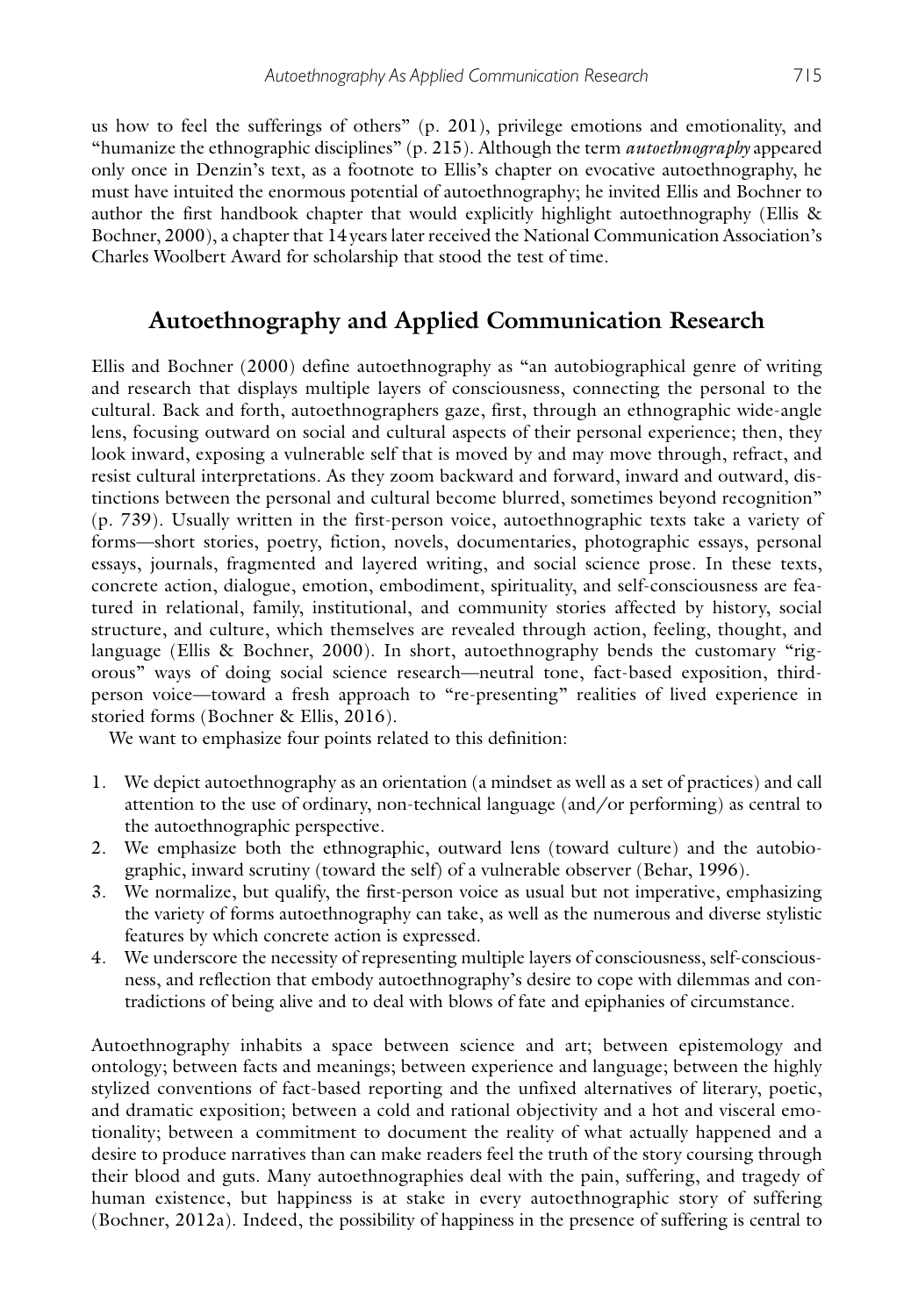the whole project of autoethnography. The autoethnographer attempts "to thread the unsteady needle of tragedy with the emancipating grace of consciousness" (Bochner, 2017, p. 72).

Autoethnography promotes several of the deep‐seated values and objectives of applied communication research. First, *the appeal and mission of autoethnography is usefulness*. Autoethnography values *praxis*. Autoethnographers advocate for and engage in "practical, reflective, pragmatic actions" aimed at coping with or solving "problems in the world" (Denzin & Lincoln, 2018, p. 27). Conquergood (1995) insists that the "scholarly commitment of the engaged intellectual is to praxis, not detachment," which he defines as a "combination of analytical rigor, participatory practice, critical reflection, and political struggle" (p. 85). The engagement inherent in autoethnographic praxis thus requires taking a stand (Conquergood, 1995). You must position yourself ethically, politically, and conceptually, refusing to mask the ideals for which you are working. You do not take cover behind neutrality. Autoethnographies that embody praxis foreground personal, relational, or social problems, engage in critical reflection, and refuse to withhold the values and beliefs of the authors. Recent examples include those expressing concern about and mourning the election of Donald Trump in the United States (Bochner, 2018b; Ellis & Rawicki, 2018; Pelias, 2018); reacting to the Pulse Nightclub massacre in Orlando, Florida (Adams, 2018; Alexander & Weems, 2017); and troubling media representations of race, ethnicity, and class (Alexander, 2015; Dunn, 2019).

Second, *autoethnography appeals to the conscience of the human sciences, offering an ethical design for an artful science of meanings, sensemaking, social justice, and bodily experience*. Autoethnographers often focus on stories that have been shrouded in secrecy—hidden or silenced stories that may shame others into acknowledging truths few people dare to tell. Autoethnographic representations encourage researchers and readers alike. Autoethnography assumes that the human sciences should play a significant role in the betterment of human life and the achievement of social justice.

Third, *autoethnographies seek to move their audiences in the direction of the good and the just*. Autoethnographic stories often show people living through conditions of trauma, pain, and suffering. Readers are encouraged to live in the reality of the story and to allow the story to analyze them. Private troubles are thereby transformed into public plights. The reader often is confronted with hidden dimensions of the structures of power within everyday life and can gain awareness of how these structures penetrate and shape even the micro-interactions of everyday communication (Conquergood, 1995). By exposing these dynamics, autoethnography urges readers not only to understand the workings of power but to do something about them by engaging in activism that can correct and/or transform social injustices.

Fourth, *autoethnographies promote a relational ethics of caring and community, an engaged and passionate human science that requires researchers and readers to develop caring relationships with others instead of standing apart from them in the name of rigor and objectivity*. Autoethnographic stories often highlight the need for compassion, empathy, and a more caring, loving world. Readers are asked to open their hearts as well as their heads and listen attentively to stories that feel raw, cut deep, and resist distance and abstraction.

*Fifth, autoethnography is a unique form of academic storytelling that seeks to capture the emotional and subjective truths of the interactional situations it depicts, a storytelling art that, like all memory work, merges the real and the imaginary, the factual and the fictional, with the goal of producing stories that breathe, move, and arouse*. As researchers, autoethnographers observe, document, interview, reflect, conceptualize, and theorize in a similar way to other applied communication researchers. As writers, autoethnographers struggle through their awareness of the fissures between experience and words, between living through and narrating about, between the chaos and fragmentation of living a life and the smoothing orderliness we tend to bring to lived experience when we write as do most writers of nonfiction and fiction. Remaining conscientiously faithful to what they remember happening, autoethnographers can take a more relaxed attitude toward literal accuracy as they seek to connect with readers in ways that will make the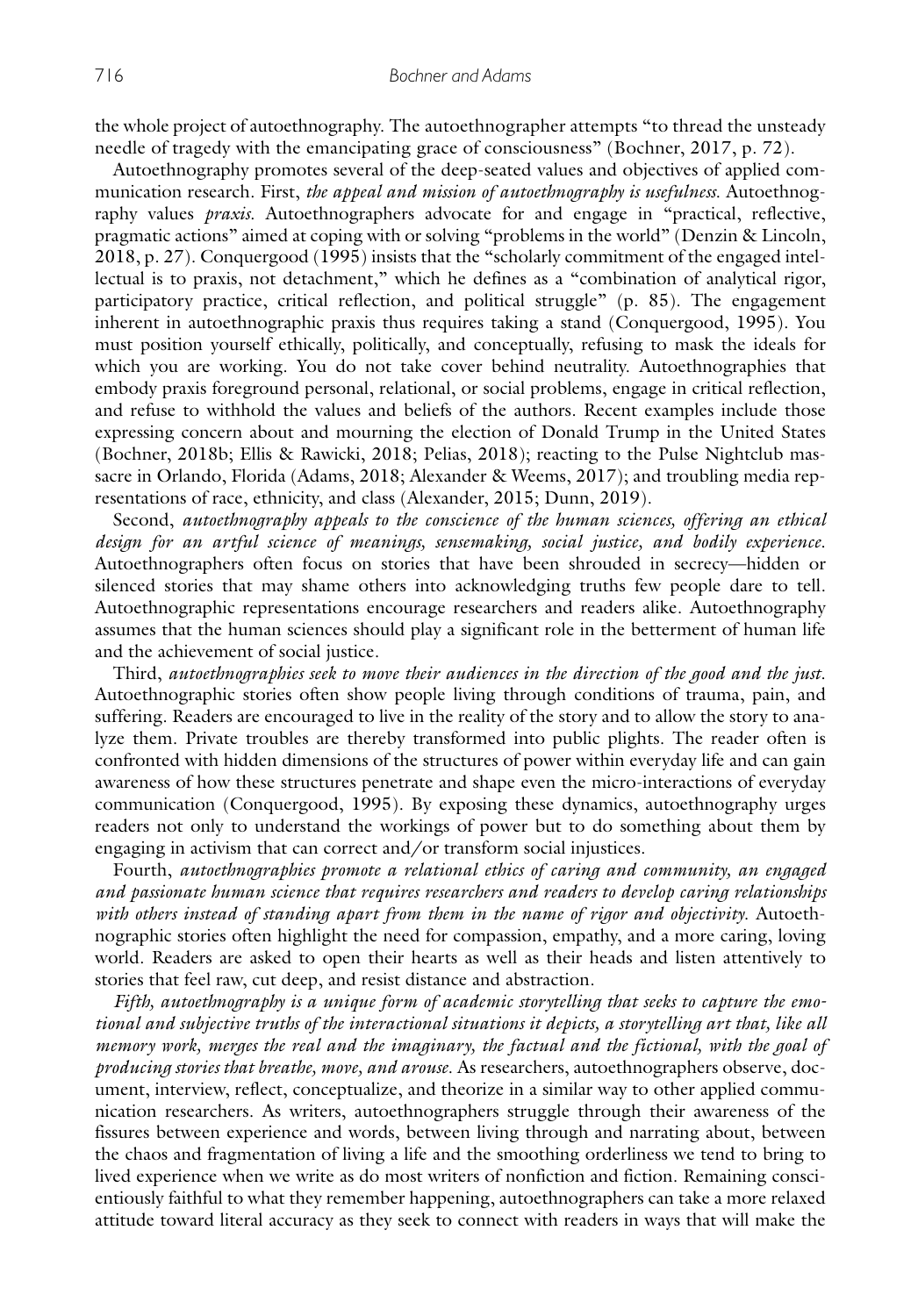readers identify with them, feeling and understanding what they themselves felt and understood. Their goal is to produce a story with poetic resonance, one that maintains fidelity with the experiences they are narrating (Freeman, 2016). Recognizing that autoethnography is a composition, autoethnographers do not so much seek to transmit facts but rather *to move meanings* (Bochner, 2012c) by gaining the reader's belief that they are digging for truth, honestly trying to get to the bottom of things (Gornick, 2008). Autoethnography thus fuses ethnography with literary art in an effort to transfer feeling from one person's heart to another's (Shields, 2013).

Sixth, *autoethnography is a communicative practice that grounds dense and abstract communication theory in concrete and practical circumstances*. Communication theories are a means of making sense of experience, understanding patterned responses, and making predictions about what might occur in or after a particular interactional experience. From an applied perspective one that advocates practicality and the improvement of living conditions—autoethnography embodies communication theories, concepts, and philosophies in a storied form that shows (rather than tells) how people use communication to live through, with, and sometimes beyond difficult situations (Goodall, 2004). Further, autoethnographic stories offer insight into and explanations of epiphanies, teach moral lessons, and perform identity work. By bending conventions of academic expression, autoethnographies often reveal a harmonious connection between theory and story (Bochner, 1994; Yerby, Buerkel‐Rothfuss, & Bochner, 1995). Examples of researchers who have explicitly engaged with and embedded communication theory in autoethnographic stories include Herrmann (2007), who used relational dialectics in an autoethnographic story as a way to understand the ending of a romantic relationship, and Adams (2006, 2012), who used a relational systems perspective in an autoethnographic story in which he struggles to make sense of the relationship between his father and himself. Contributors to *Critical Autoethnography* (Boylorn & Orbe, 2014) also merge autoethnography with theories principally associated with communication, such as symbolic interaction, standpoint theory, relational dialectics, cultural theory, sensemaking, and the coordinated management of meaning.

Seventh, *autoethnography provides access to hard‐to‐observe communication contexts and issues such as microaggressions in face‐to‐face communication and experiences of extensive loss and grief over time*. Members of groups that have been historically subjected to discrimination and oppression commonly experience microaggressions. These experiences are difficult to reproduce or study experimentally because of the ethical conundrums they pose, as are longitudinal experiences of grief, loss, and psychological trauma associated with chronic illness, disability, and sexual assault. Researchers have used autoethnography to examine these normally inaccessible microaggressions directed at women, racial minorities, indigenous persons, lesbian, gay, bisexual, and transgender (LGBT) persons, persons with disabilities, and immigrants. As Sue (2017, p. 172) observed, "Microaggressions are about experiential reality and about listening to the voices of those most oppressed, ignored, and silenced. Those voices tell stories of the many hurts, humiliations, and lost opportunities" they come up against in a harsh and unwelcoming environment. Autoethnographers studying microaggressions use vulnerable observations of their own experiences to document intentional or unintentional verbal and nonverbal slights or insults that communicate hostility, insensitivity, derogation, and other negative messages. These microaggressions invalidate, demean, intimidate, and dehumanize group identities of individuals, yet are not universally acknowledged as discriminatory. For example, Adams (2011) and Boylorn (2011) have described microaggressions related to sexual identity and race that occurred while grocery shopping.

The intimate and emotional experiences of grief, loss, oppression, and end of life encounters have been relatively neglected in empirical research on communication because traditional research methodologies promote distance and detachment, making such deep, private, and guarded experiences difficult and uncomfortable for third‐party researchers to access. But autoethnography, as a technology of personal witnessing, is ideally suited to produce believable first-person accounts of living, suffering, and dying against which readers can measure their own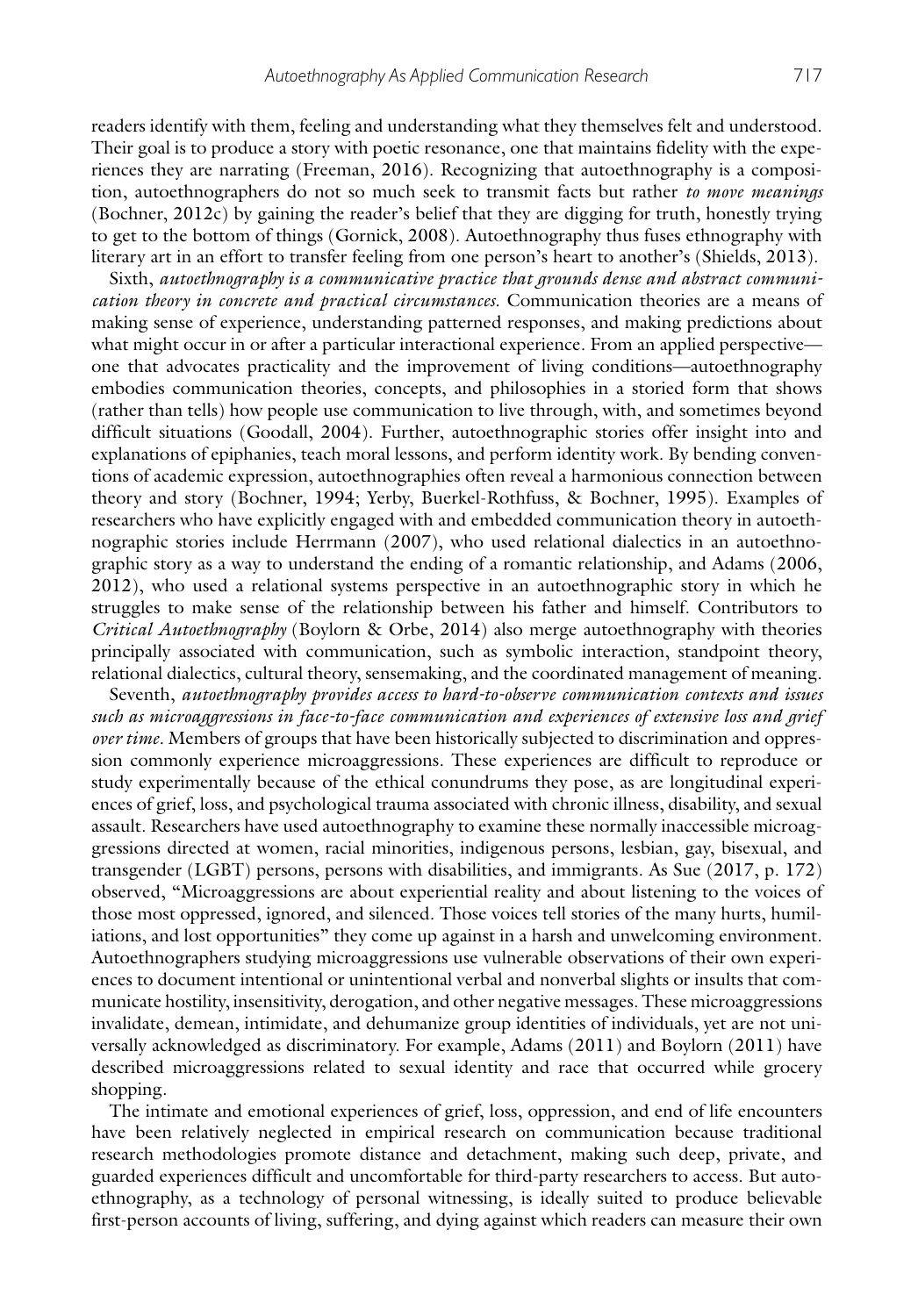experiences. For example, Brommel (2017) treated his own experience in a dialysis clinic as data to invite readers into the intrapersonal and interpersonal communication of a person suffering from chronic kidney failure; Collins (2017) and Jago (2002, 2011) provided evocative accounts of their own experiences of living with and through depression; Bochner (2014) composed an evocative account of his partner's bipolar illness; Ellis (2019) and Paxton (2018) published evocative narratives about coping with grief, loss, and death; Berry (2016) recounted multiple narratives—including his own experience as an adolescent—focusing on how adolescents experienced and agonized over bullying; and Boylorn (2017), Dunn (2019), and Lensmire (2017) conveyed stories of resilience in the face of adversity in situations of class, race, and ethnic inequity and prejudice.

Eighth, *autoethnography merges painstaking conceptual and empirical work (ethnography) with taxing artistic labor (aesthetics)*. Autoethnographers must recount what they remember, retelling events and experiences usually in the form of a written, spoken, or performed story. When this occurs, autoethnography becomes a storytelling art that merges the real and the imaginary, the factual and the fictional. The goal is to produce writing that lives—stories that breathe, move, and arouse. As researchers, we observe, document, interview, reflect, conceptualize, and/or theorize. As writers, we shape, structure, organize, stylize, and/or dramatize. Our allegiance is to real events as we understand them, but our focus now shifts to the work of making a story of these incidents. We have to decide how we are going to stage the "facts" (happenings), how we are going to color and shade them. We become artists fashioning an emotional experience for the reader. In transforming the experiences we've lived through into language, we are confronted with the fissures between experience and words. The truths we try to capture are usually emotional truths. We are ethically bound to remain conscientiously faithful to the story, but we want readers to identify with us, to feel and understand what we felt and understood. In short, we try to produce a story with poetic resonance, one that maintains fidelity with the experiences we lived through.

Ninth, *autoethnographies often serve a critical function, identifying, resisting, and proposing alternatives to canonical narratives that promote unjust, discriminatory, or questionable cultural values and practices*. Critical autoethnography identifies instances of power and privilege, and oppressions associated with beliefs and practices that produce inequities and disadvantages for particular groups and identities. The goal is to produce *counterstories* as a means of resistance and repair for people suffering the diminished moral agency associated with oppressive canonical identities (Nelson, 2001).

"Oppression often infiltrates a person's consciousness, so that she comes to operate, from her own point of view, as her oppressors want her to, rating herself as they rate her" (Nelson, 2001, p. 7). When this happens, a person's identity is damaged. To become a moral agent in one's own right, agency must be freed from the grips of oppressive master narratives. An identity damaged by oppressive master narratives must be repaired. *Critical autoethnography* becomes a means of resistance and repair for people suffering the diminished moral agency associated with oppressive canonical identities. The autoethnographic counterstory is a purposeful attempt to shift the meaning of a person's or community's social identity by dislodging the oppressive qualities of a master narrative and opening opportunities for alternatives that promote personal agency. Master narratives that construct images and identities of the elderly, gender, race, sexuality, class, and disability can be neutralized by counterstories that directly contest the narratives they resist and repudiate, offering the potential for wide circulation. For example, Berry and Adams (2016) critique the idea of families as "involuntary" relationships and assumptions that family members are tied together without choice, whereas friend relationships are merely "voluntary." Pensoneau-Conway (2017) illustrates issues of "adultism" and how roles of "adult" and "children" can be rigid, oppressive, and deny the agency of children. Faulkner (2014) offers critical observations and commentary about parenting—feelings that should be more widely shared and celebrated, yet are often shrouded in secrecy and shame. Crouse‐Dick (2013) writes about the pressure she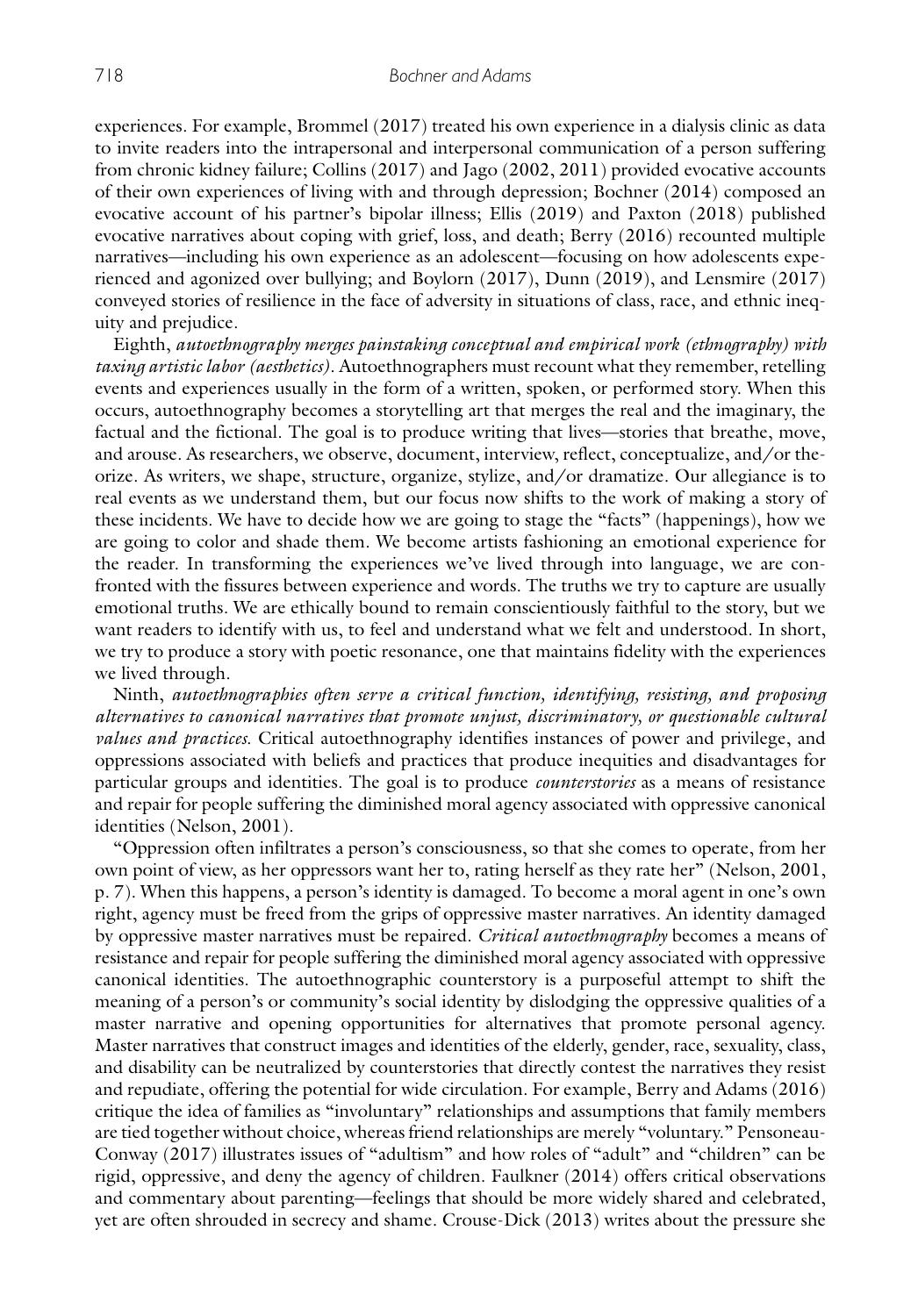felt in her religious community for being unable to conceive a child. Zibricky (2014) admits being caught between conflicting assumptions about who a "good" mother is or should be. These critical autoethnographies seek more humane and just relationships between partners and among family members, using personal experience to offer alternative ways to think about and live in close relationships.

Tenth, *autoethnography produces moral discourse that focuses on the fullness of living with others over time in relationships immersed in difficult choices, ambiguities, contradictions, and uncertainties*. They do what other work in the human sciences cannot do, or chooses not to do, to provide a means for the reader's own moral experience and show us how to feel the sufferings of others (Bochner, 2017). Autoethnographic storytellers expect readers to interact *with* their stories, to plunge in, using all the senses available to them, feeling the stories' tensions, experiencing the dilemmas or contradictions, and living in storied realities for a time. When readers engage with a story this way, they allow themselves to consider the ways in which the story relates to their lives and to find in this connection some truth about themselves (Frank, 1995). This makes autoethnography practically indistinguishable from the broad mission of applied communication. Picking from the ripened fruit of their lived experience, autoethnographers often interrogate various ways of dealing with life in the here and now by reflecting on a particular there and then, putting their consciousness on the page, and thereby showing how a person might endure life's injustice, pain, and suffering, or escape it, or cope with it—going deeper and deeper into the darkness of what Paget (1993) called "a complex sorrow."

In the final sections of this chapter, we provide a selective summary of autoethnographic literature applicable to applied communication research. We conclude with exemplars in which autoethnography has been applied to the study of microaggressions and academic practices in universities.

#### **A Synopsis of Autoethnographic Literature**

At the time of this writing, we found more than 43,000 entries for "autoethnography" on Google Scholar, more than half of them since 2014. Space limitations rule out any serious attempt we could make to synthesize this entire literature. Instead, we have produced a *representative* summary of autoethnographic research projects that focus on the following topics (see Table 39.1): (a) researchers who have used, or argued for, autoethnography in applied communication research; (b) autoethnographies about key communication contexts; (c) autoethnographies about identities; (d) autoethnographies that foreground experiences with grief and loss, illness, or trauma; (e) autoethnographies that promote compassion, empathy, healing, and/ or forgiveness; (f) autoethnographies about academic politics, practices, and socialization; and (g) autoethnographies that foreground politics and social justice.

### **Exemplar I: Microaggressions (Tony)**

Much of my autoethnographic research has aligned with the goals of applied communication research. I have used autoethnography to identify contestable cultural values, practices, and assumptions related to sexuality, and I have advocated for "practical, reflective, pragmatic action—directed toward solving the problems in the world" (Denzin & Lincoln, 2018, p. 27). I focus on issues of "marginalization" and "justice" (Frey, 1998, p. 157), and I write to make a difference, improve relationships, and promote compassion, empathy, and healing.

I have used autoethnography to identify microaggressions—common, mundane instances of disconfirmation and discrimination—regarding sexuality, such as heteronormative assumptions about marriage and reproduction, supposed consequences of homosexuality and ascriptions of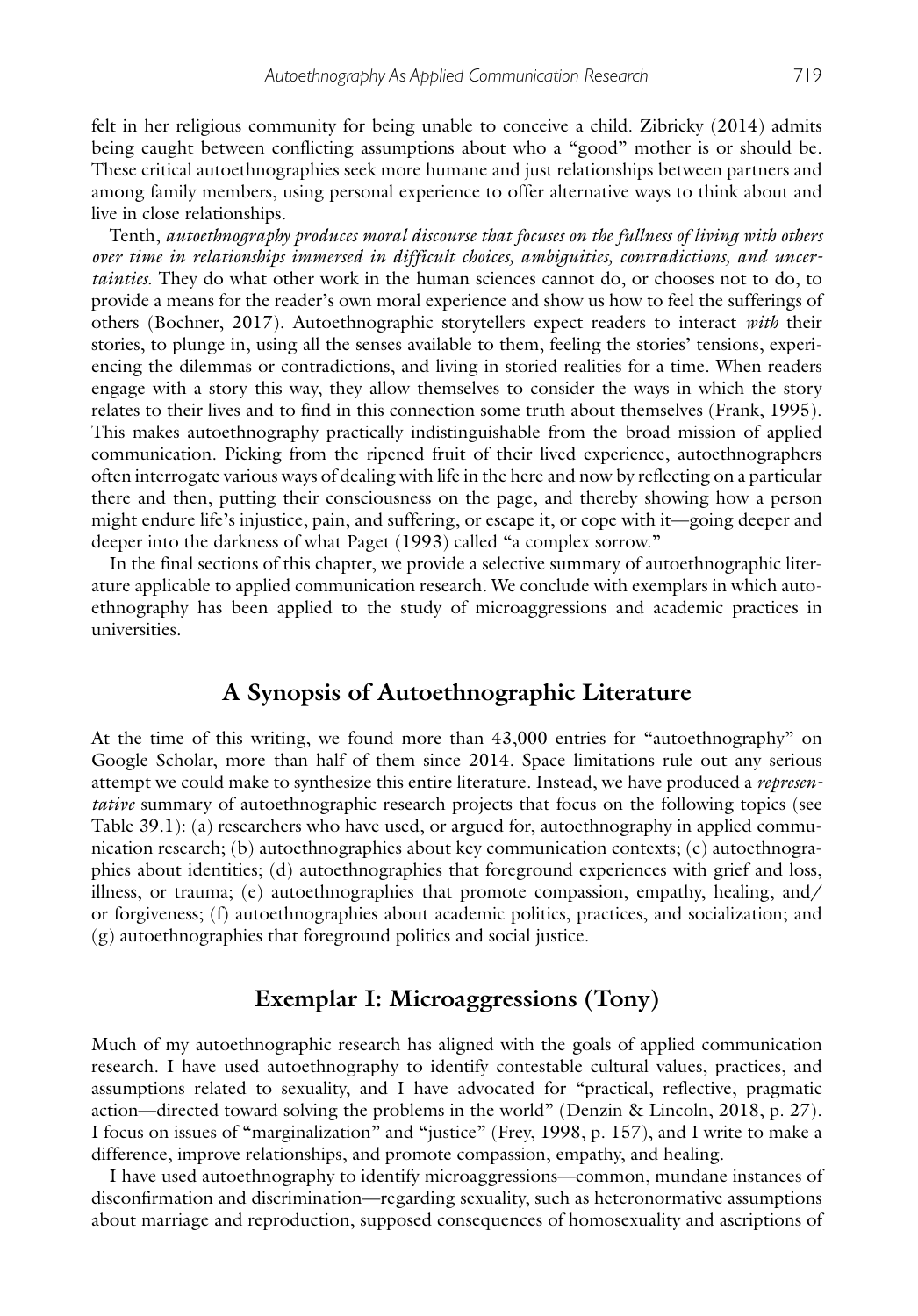| Conceptualizing and legitimizing<br>autoethnography in applied<br>communication research                                                                                              | Adelman and Frey (2001), Ashcraft and Tretheway (2004), Berry<br>and Patti (2015), Ellingson (2009), Goodall (2004), Kramer<br>(2018), Miller (2002), Tillmann (2009a, 2009b)                                                                                                                                                                                                                                                                                                                              |
|---------------------------------------------------------------------------------------------------------------------------------------------------------------------------------------|------------------------------------------------------------------------------------------------------------------------------------------------------------------------------------------------------------------------------------------------------------------------------------------------------------------------------------------------------------------------------------------------------------------------------------------------------------------------------------------------------------|
| Autoethnographies focusing on<br>particular communication<br>contexts, for example,<br>interpersonal, family,<br>organizational, performance,<br>health, media and popular<br>culture | Interpersonal: Adams (2010), Berry (2016), Marvasti (2005);<br>family: Berry and Adams (2016), Bochner (2012b), Boylorn (2017),<br>Goodall (2006), Holman Jones (2005), Pensoneau-Conway<br>(2017), Poulos (2009), Wyatt and Adams (2014); organizational:<br>Herrmann (2017), Sambrook and Herrmann (2018); performance:<br>Denzin (2018), Spry (2011, 2016), Pelias (2018); health: Brommel<br>(2017), Ellis (2014a), Hodges (2015); media and popular culture:<br>Dunn (2019), Manning and Adams (2015) |
| Autoethnographies focusing on<br>identities and identity work, for<br>example, class, race, ethnicity,<br>nationality, gender, sexuality,<br>ability, aging                           | Adams (2011), Alexander (2014), Boylorn (2017), Berry (2016),<br>Boylorn and Orbe (2014), Chawla and Atay (2018), Diversi and<br>Moreira (2018), Dunn (2019), Eguchi (2015), Ellis (2014a),<br>Faulkner (2018), Hodges (2015), Luckett (2017), Peters (2018),<br>Scott (2015), Tillmann (2015)                                                                                                                                                                                                             |
| Autoethnographies that<br>foreground experiences with<br>grief and loss, illness, or trauma                                                                                           | Anderson (2017), Berry (2014, 2016), Collins (2017), Crouse-<br>Dick (2013), Defenbaugh (2011), Doshi (2014), Ellis (2011,<br>2014b, 2019), Ellis et al. (2018), Ivey (2015), Jago (2002, 2011),<br>McGreehan (2017), Paxton (2018), Ronai (1995, 1996), Speedy<br>(2016), Tamas (2011), Tillmann (2009b), Wyatt (2008)                                                                                                                                                                                    |
| Autoethnographies that promote<br>compassion, empathy, healing,<br>and/or forgiveness                                                                                                 | Adams (in press), Berry and Patti (2015), Bochner (2012a, 2012b,<br>2012c), Ellis and Patti (2014), Ellis and Rawicki (2013, 2017),<br>Holman Jones and Adams (2014), Myers (2012), Rosario-Ramos<br>(2018)                                                                                                                                                                                                                                                                                                |
| Autoethnographies about<br>academic politics, practices, and<br>socialization                                                                                                         | Alexander (2015), Bochner (2014), Calafell (2007, 2017), Ellis<br>et al. (2011, 2017), Faulkner and Adams (forthcoming), Foster<br>(2017), Frentz (2008), Herrmann (2012), Pelias (2000), Pillay,<br>Naicker, and Pithouse-Morgan (2016), Rambo (2016), Richardson<br>(1997), Robinson and Clardy (2010), Rushing (2006)                                                                                                                                                                                   |
| Autoethnographies that<br>foreground politics and social<br>justice                                                                                                                   | Alexander (2014), Alexander and Weems (2017), Boylorn and Orbe<br>(2014), Ceisel and Salvo (2018), Diversi and Moreira (2018),<br>Gutierrez-Perez (2017), Holman Jones (2018), Spry (2016),<br>Tillmann (2015), Toyosaki and Pensoneau-Conway (2013)                                                                                                                                                                                                                                                       |

**Table 39.1** Autoethnography and applied communication.

sexual abnormality, and moments when others deny the existence and prevalence of heterosexism and homophobia (Nadal, 2013). In addition to identifying microaggressions, I describe why others, if they care about lesbian, gay, bisexual, or queer persons, should recognize and challenge microaggressions when they occur and acknowledge and celebrate the humanity of non‐heterosexual others.

Research that identifies and documents microaggressions can help people recognize microaggressions and how they may harm others. We also need more research about living with others who have committed, and may continue to commit, microaggressions. This is the task of my recent work (Adams, 2017; in press). Particularly, I ask: How do we live with others who have harmed, and continue to harm, others in terms of sexuality? How do we relate to others who have committed significant, even severe, heterosexist and homophobic slights? Do—should we make space for them in our lives?

I assume that we all commit offenses, sometimes severe, sometimes unconscious or unintentional, and we must often interact with others who have committed slights against us. We might say or do the wrong thing, deny or dismiss the significance of a slight, and fail to realize that a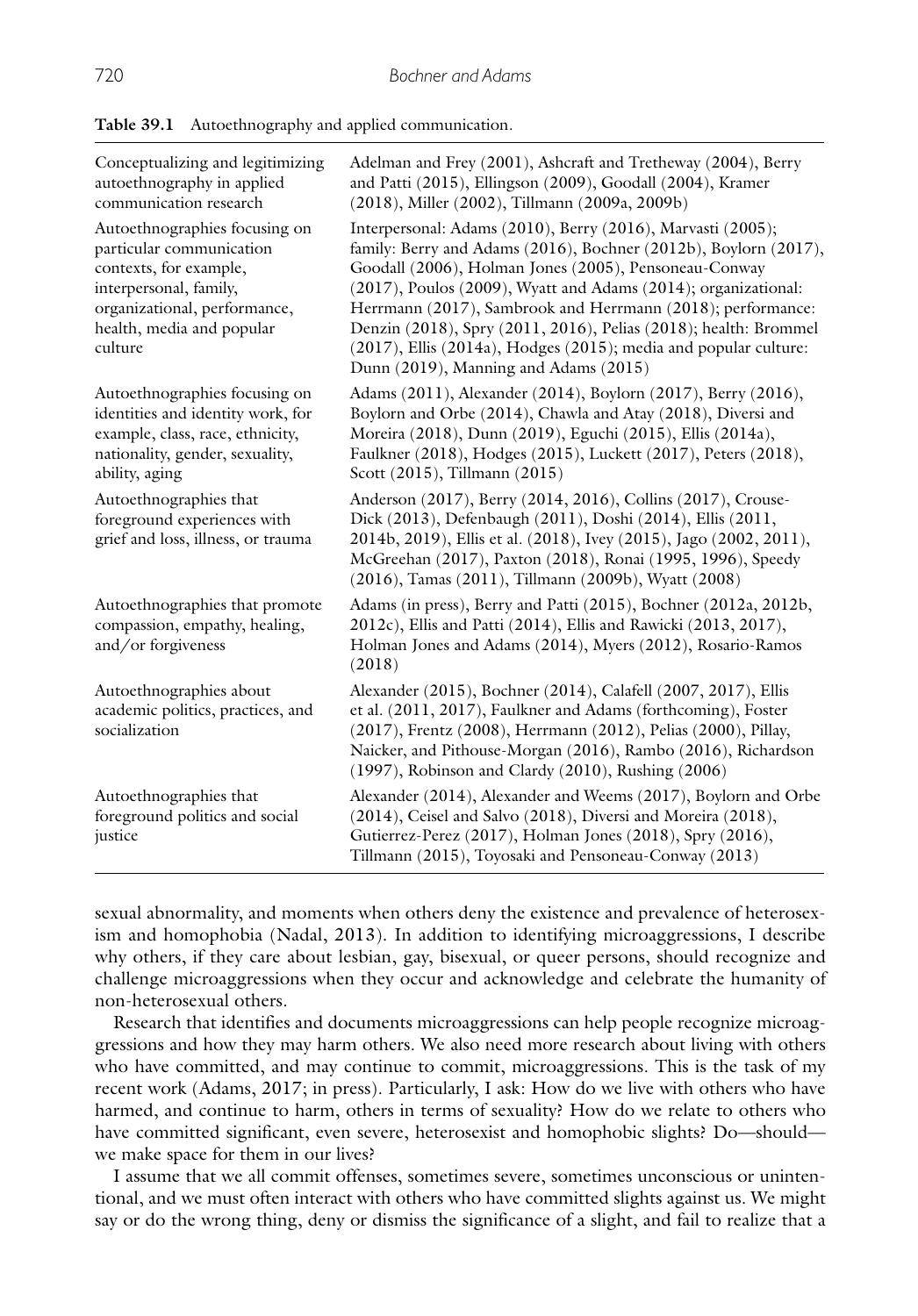trivial act for us might be significant to others. Communicative strategies for image repair such as "corrective action" and "minimization" can help address such harms (Benoit, 1997), yet these concepts do not explain how victims might live with offenders across the life span of months and years after an offense has occurred. I thus turn to other concepts, such as apology, reconciliation, and forgiveness, to consider how a victim may (or may refuse to) overcome resentment and contempt toward an offender.

Although my recent research focuses on issues of sexuality, I intend for my examples and analysis to be applicable to other situations constituted by harm, such as sexual assaults and harassments identified by the #MeToo movement, brutal acts and the need for #BlackLivesMatter, and mass murders grounded in discrimination such as those at the Pulse Nightclub or the Tree of Life Synagogue. Particularly, I wonder: How do we live with others who have committed such crimes? How do we live with those who praise, ignore, or dismiss the significance of these events? Like Cissna (2000), I write "not only to understand the world, but also to change it, in some respect, with luck, in a positive direction" (pp. 170–171).

#### **Exemplar II: Academic Practices (Arthur)**

In 2007, I attempted to facilitate a critical self‐examination of institutional practices within the discipline of communication and the effect of the corporatization of universities on our teaching and research. In *Spectra*, the official National Communication Association (NCA) newsletter, I composed a series of op‐ed columns, inviting feedback on several institutional practices that rarely get discussed openly. In "Things That Boggle My Mind," I lamented the degradation of standards of civility in the classroom due largely to the rapid development of technologies of distance and the absence of rules for their use. In "Resisting Institutional Depression," I pondered the causes of burnout and sadness etched on the faces of so many mid‐life academics, and the demoralization and demonization that arise as a result of the divide between administration and faculty. "The Case Against the Anonymous Culture of Peer Review" was my attempt to show that the double‐blind system of peer review in academic journals is a socially constructed idea that does not necessarily achieve its intent of quality control due to reviewer fatigue, possible corruptions and delays in process, and the ironic absence of empirical validation of its practices.

I never imagined that I would touch a nerve in so many readers. These autoethnographic accounts produced dozens of responses over email, and many requests to be reprinted in college and university newspapers. Several readers asked for permission to include various segments in memos to Deans and other academic administrators. Apparently, the fruit of academic selfexamination was ripe for the picking.

Encouraged by these affirming responses, I decided to trust my perception that I had tapped into feelings that have been deeply submerged in the lived experiences of academics. I saw an urgent need for reflexive self‐criticism of the organizational and pedagogical practices in the discipline of communication and of the life we call "academic." In *Coming to Narrative: A Personal History of Paradigm Change in the Human Sciences* (Bochner, 2014), I used my experiences of nearly 50years in the classroom and in the discipline of communication to raise vexing questions with which I had been struggling over the entire course of my academic life. I wanted to write a book that could be used by graduate students during a formative period of their introduction to the discipline, when they are building an identity but also fearful of losing their security. "By what rules should one live one's academic life?" I asked. Should it be by obligation or inspiration? I wanted readers to see how difficult it can be to overcome the resistance built into the stories we inherit about what constitutes legitimate research, and how easily a person can become bound through the mentoring process to something they may not really want and did not choose for themselves.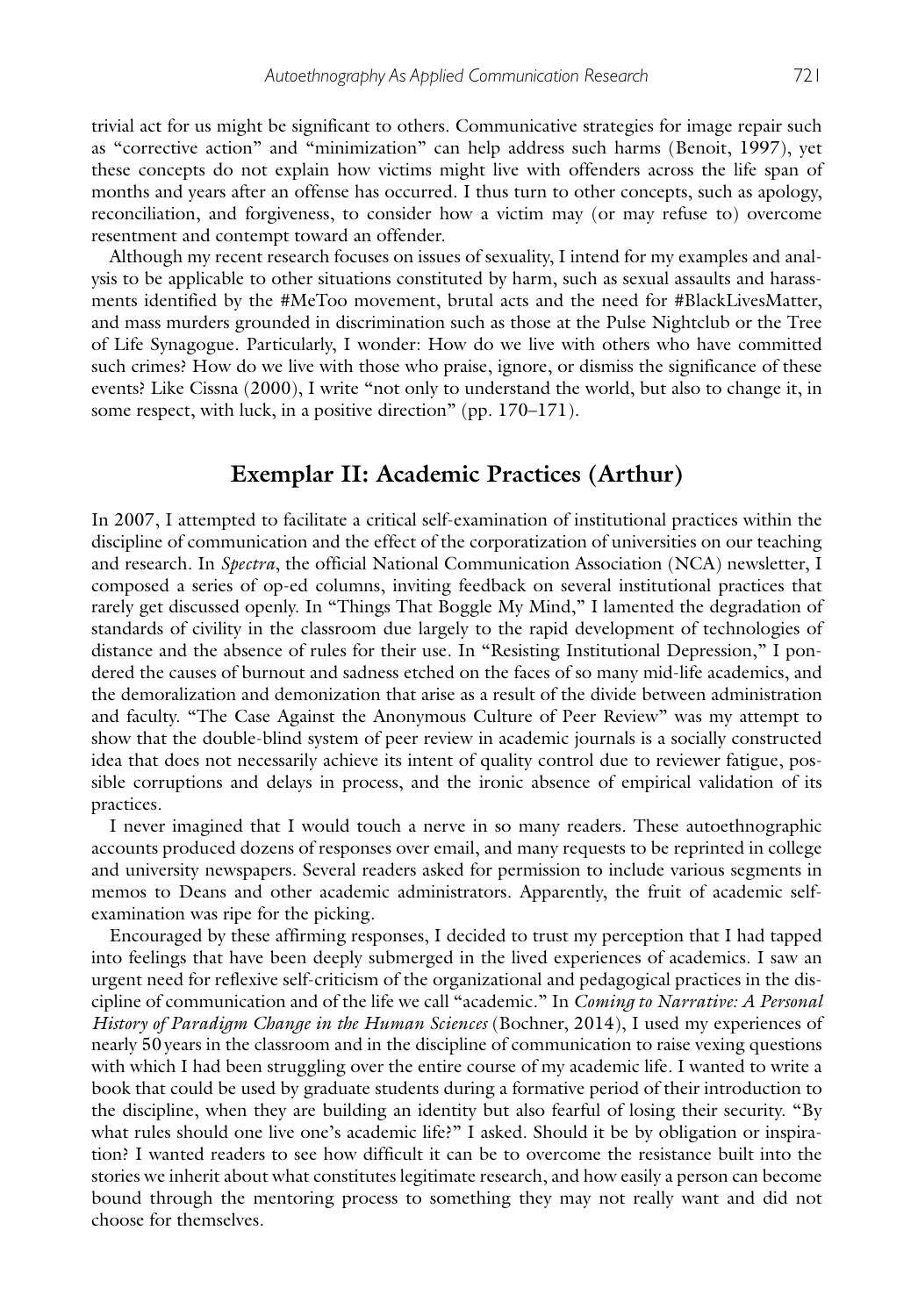My current autoethnographic work focuses on the ways in which universities are failing their faculties, and the faculties of many departments are failing each other. As Tompkins (1996) observed, our universities (and many departments) are not nurturing environments; they pay little or no attention to how faculty feel, or to the reality of their private lives and the skills they need to negotiate the connections between academic and personal life. In many cases, faculty do not apply the practices and skills they teach to their undergraduate and graduate students. Consider, for example, my own department of communication. When faced with a divisive and potentially catastrophic conflict, nine faculty members declined an invitation to meet face-toface with the dean of the college and chair of the department to discuss ongoing conflicts in the department because, in their words, they were "suffering from exhaustion." Imagine that, a communication department in which a significant number of faculty members refuse to communicate with each other openly. I am reminded of Gornick's (1996) explanation of the consequences of such inaction: "Here at the university, the pain lingers. I cannot clear out. It is hard to heal. Because it is hard to heal I must defend myself: close off, grow scar tissue, thicken my hide. Speech becomes guarded. I give up expressiveness" (p. 135).

Though we academics are taught to be critical and analytical, we rarely turn our critical acumen on ourselves and our institutional practices. Unless we are able and willing to talk about how we talk with each other in profoundly self‐critical ways, we will continue to find ourselves immersed in disturbing, ironic, and self‐defeating structures of communication that deflate, demoralize, and/or depress us. If we cannot or choose not to apply our own knowledge of best communication practices to our own institutional and personal lives, what good is that knowledge? We believe that is the foundational question of applied communication research.

#### **Conclusion**

Autoethnography is grounded on the premise that there is more than one legitimate goal to which inquiry in the human sciences can be directed. Indeed, autoethnographers see the human sciences as ripe with possibilities and alternatives. In practice, autoethnography is not so much a methodology as it is a way of life that acknowledges contingency, finitude, openness to otherness, dedication to justice, ethics, moral imagination, and a desire to keep conversation going. Autoethnography is directed toward an appreciation of the fullness of life and, accordingly, autoethnographers want to ask, how can we make life better? Thus, ours is a moral and practical discourse. The shape of autoethnography is not the exclamation point (!) but the question mark (?)—not order, predictability, and control, but ambiguity, contingency, and chance (Bochner, 2017). Other genres of empirical inquiry show an insatiable appetite for abstractions, facts, and rigor; autoethnographers hunger after details, meanings, and peace of mind. These are not issues to be resolved, only differences to be lived with (Rorty, 1982).

The meteoric rise of autoethnography was stirred by the ways in which it touched people where they live. For seasoned scholars, autoethnography satisfied a longing for forms of expressing lived experiences in which they wouldn't have to suppress their subjectivity, where they could become more attuned to the subjectively felt experiences of others, and where they would be freed to reflect on the consequences of their work, not only for others but also for themselves, and where all parts of themselves—emotional, spiritual, intellectual, and moral— could be voiced and integrated into their work, as it is in their lives. For students, autoethnographic stories provided texts that are a pleasure to read and can provoke a sense of connection, something felt deep in their hearts and guts. Autoethnographic research requires readers to plunge in, using all the senses available to them, feeling the story's tensions, experiencing its dilemmas, and living in its reality for a time. When readers engage with an autoethnographic story this way, they gain access to some truth about themselves. Indeed, they use the story to analyze themselves.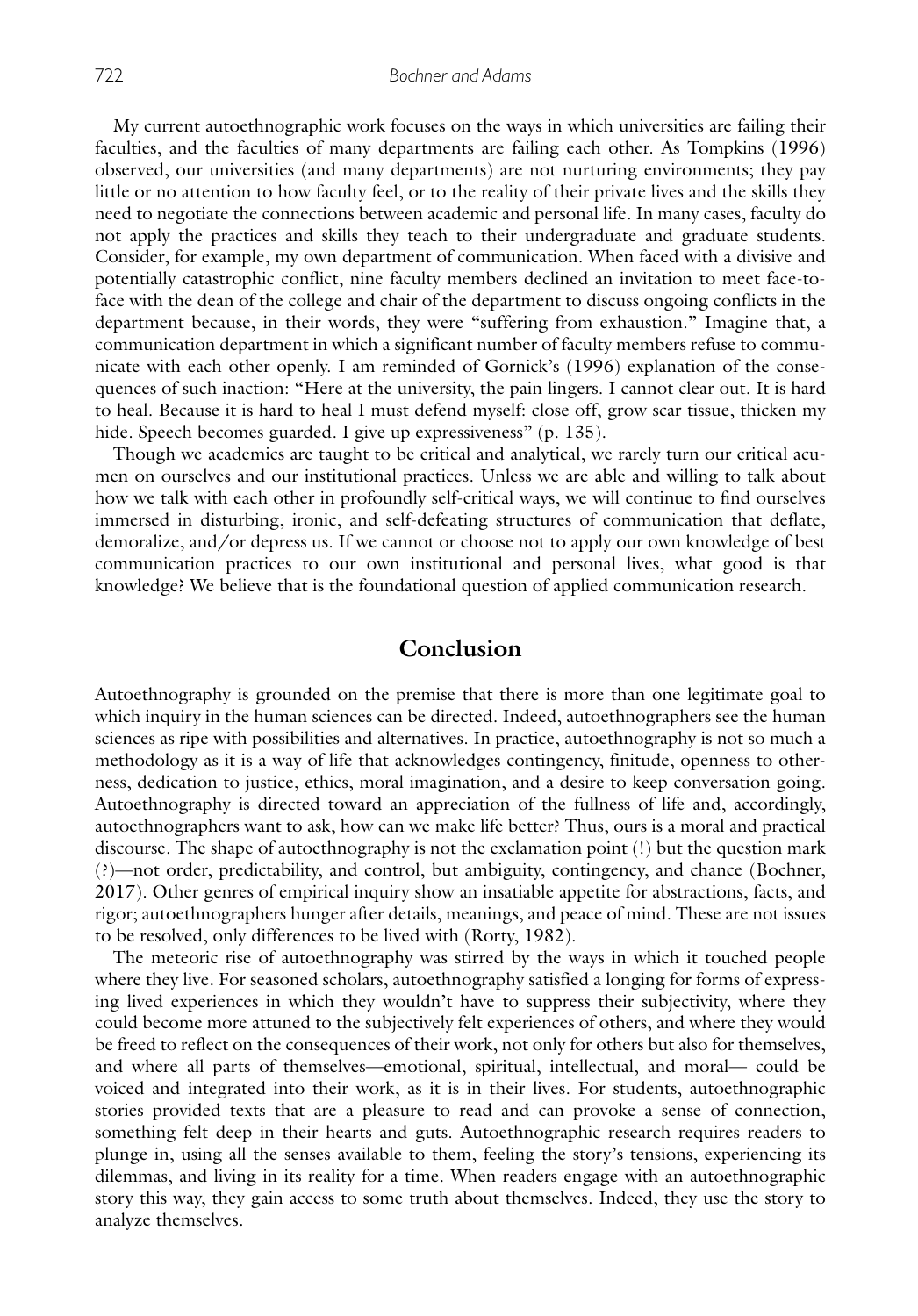The truths of autoethnography are thus pragmatic truths. They move meanings from storytellers to story listeners in an effort to make a difference. The question to ask about autoethnographic stories is, what do they do? What consequences do they have? To what uses can they be put?

Autoethnography has a wide appeal to people, especially for those who have too often been silenced, objectified, left out, or oppressed by "value-free," disembodied social science. As Holman Jones (2018) observed, "the academy is a place of deeply felt exclusions, one in which many of us never felt quite comfortable…." (p. 2). Autoethnography may, in this respect, serve a "de-domesticating" function, encouraging us to think through our privileges, our positions, and our lives in forms that can "feed the minds and hearts of people the institution has kept out or left to fend for themselves" (p. 3).

#### **References**

- Adams, T. E. (2006). Seeking father: Relationally reframing a troubled love story. *Qualitative Inquiry*, *12*, 704–723. doi:10.1177/1077800406288607
- Adams, T. E. (2010). Paradoxes of sexuality, gay identity, and the closet. *Symbolic Interaction*, *33*, 234–256. doi:10.1525/si.2010.33.2.234
- Adams, T. E. (2011). *Narrating the closet: An autoethnography of same‐sex attraction*. Walnut Creek, CA: Left Coast Press.
- Adams, T. E. (2012). Missing each other. *Qualitative Inquiry*, *18*, 193–196. doi:10.1177/1077800411429098
- Adams, T. E. (2017). Critical autoethnography, education, and a call for forgiveness. *International Journal of Multicultural Education*, *19*, 79–88. doi:10.18251/ijme.v19i1.1387
- Adams, T. E. (2018). Looking out: Gay bars, safe spaces, and the Pulse massacre. *Qualitative Inquiry*, *24*, 338–339. doi:10.1177/1077800417741390
- Adams, T. E. (in press). Critical rhetoric, relationality, and temporality: A case for forgiveness. *International Journal of Communication*.
- Adams, T. E., Holman Jones, S., & Ellis, C. (2015). *Autoethnography: Understanding qualitative research*. Oxford, UK: Oxford University Press.
- Adelman, M. B., & Frey, L. R. (2001). Untold tales from the field: Living the autoethnographic life in an AIDS residence. In S. L. Herndon & G. L. Kreps (Eds.), *Qualitative research: Applications in organizational life* (2nd ed., pp. 205–226). Cresskill, NJ: Hampton Press.
- Agger, B. (1989). *Reading science: A literary, political, and sociological analysis*. Dix Hills, NY: General Hall.
- Alexander, B. K. (2014). Writing/righting images of the West: A brief auto/historiography of the Black cowboy (or "I want to be a (Black) cowboy" … still). *Cultural Studies*↔*Critical Methodologies*, *14*, 227–231. doi:10.1177/1532708614527554
- Alexander, B. K. (2015). "Don't take your guns to town": Academic/administrative life as the Old West. *International Review of Qualitative Research*, *8*, 270–279. doi:10.1525/irqr.2015.8.3.270
- Alexander, B. K., & Weems, M. E. (Eds.). (2017). Special issue: June 12, 2016: Terrorism and hate in Orlando, America—poetic and performative responses. *Qualitative Inquiry*, *23*, 483–571.
- Anderson, P. (2017). *Autobiography of a disease*. New York, NY: Routledge.
- Ashcraft, K. L., & Trethewey, A. (2004). Special issue synthesis: Developing tension: An agenda for applied research on the organization of irrationality. *Journal of Applied Communication Research*, *32*, 171– 181. doi:10.1080/14795752.2004.10058565
- Bateson, G. (1972). *Steps to an ecology of mind*. New York, NY: Ballantine Books.
- Behar, R. (1996). *The vulnerable observer: Anthropology that breaks your heart*. Boston, MA: Beacon.
- Benoit, W. L. (1997). Image repair discourse and crisis communication. *Public Relations Review*, *23*, 177– 186. doi:10.1016/S0363‐8111(97)90023‐0
- Berry, K. (Ed.). (2014). Special issue: Queering family/home/love/loss. *Cultural Studies*↔*Critical Methodologies*, *14*, 91–218.
- Berry, K. (2016). *Bullied: Tales of torment, identity, and youth*. New York, NY: Routledge.
- Berry, K., & Adams, T. E. (2016). Family bullies. *Journal of Family Communication*, *16*, 51–63. doi:10.1 080/15267431.2015.1111217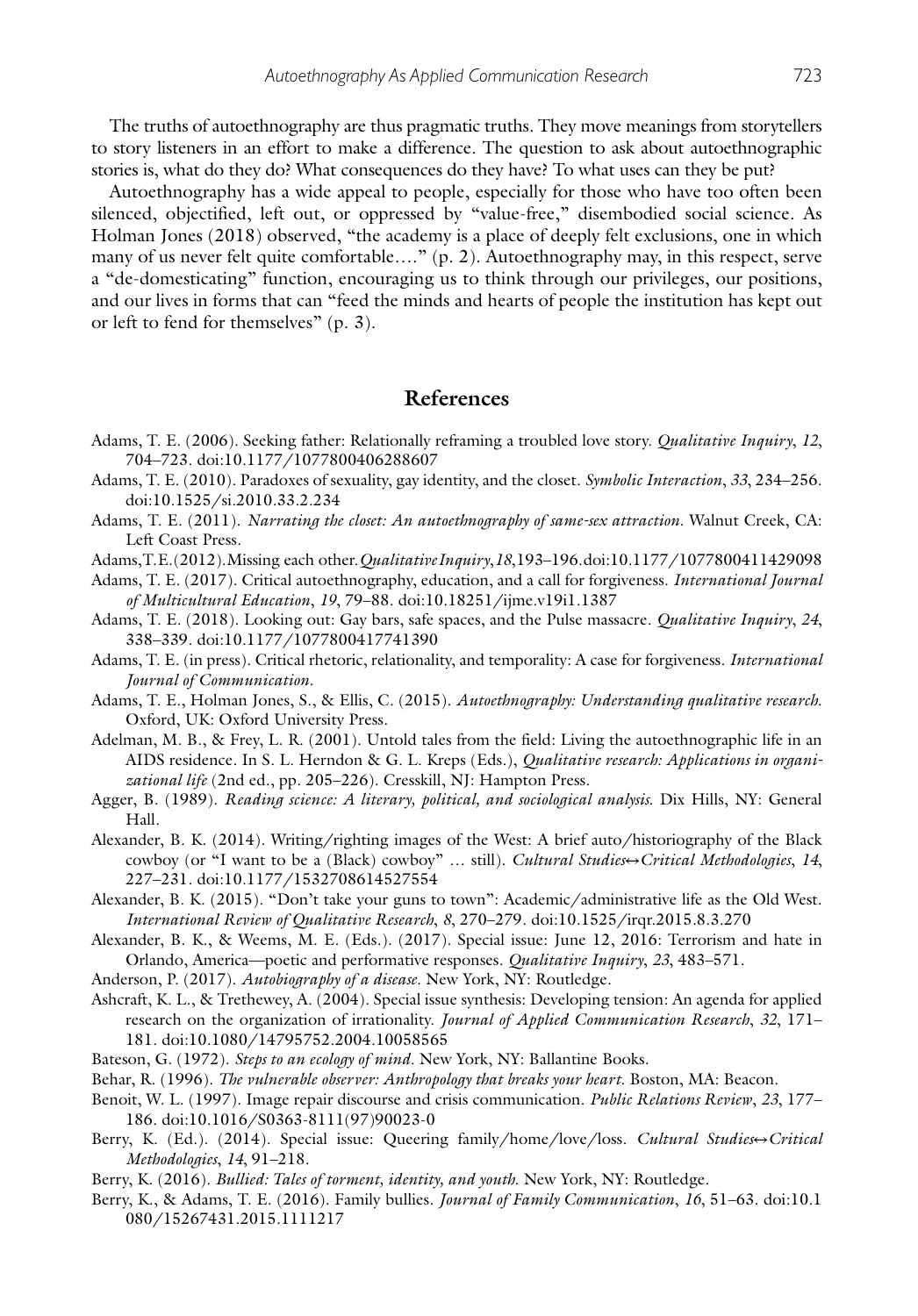- Berry, K., & Patti, C. J. (2015). Lost in narration: Applying autoethnography. *Journal of Applied Communication Research*, *43*, 263–268. doi:10.1080/00909882.2015.1019548
- Billig, M. (2013). *Learn to write badly: How to succeed in the social sciences*. Cambridge, UK: Cambridge University Press.
- Bochner, A. (1985). Perspectives on inquiry: Representation, conversation, and reflection. In M. Knapp & G. R. Miller (Eds.), *Handbook of interpersonal communication* (pp. 27–58). Thousand Oaks, CA: Sage.
- Bochner, A. (1994). Perspectives on inquiry II: Theories and stories. In M. L. Knapp & G. R. Miller (Eds.), *Handbook of interpersonal communication* (2nd ed., pp. 21–41). Thousand Oaks, CA: Sage.
- Bochner, A. (2002). Perspectives on inquiry III: The moral of stories. In M. Knapp & J. Daley (Eds.), *The handbook of interpersonal communication* (pp. 73–101). Thousand Oaks, CA: Sage.
- Bochner, A. (2012a). Suffering happiness: On autoethnography's ethical calling. *Qualitative Communication Research*, *1*, 209–229. doi:10.1525/qcr.2012.1.2.209
- Bochner, A. (2012b). Bird on the wire: Freeing the father within me. *Qualitative Inquiry*, *18*, 168–173. doi:10.1177/1077800411429094
- Bochner, A. (2012c). On first‐person narrative scholarship: Autoethnography as acts of meaning. *Narrative Inquiry*, *22*, 155–164. doi:10.1075/ni.22.1.10boc
- Bochner, A. (2014). *Coming to narrative: A personal history of paradigm change in the human sciences*. Walnut Creek, CA: Left Coast Press.
- Bochner, A. (2017). Heart of the matter: A mini‐manifesto for autoethnography. *International Review of Qualitative Research*, *10*(1), 67–80. doi:10.1525/inqr.2017.10.1.67
- Bochner, A. (2018a). Unfurling rigor: On continuity and change in qualitative inquiry. *Qualitative Inquiry*, *24*, 359–368. doi:1077800417727766
- Bochner, A. (2018b). The night of and the mourning after: Truth and transference in the election of Donald Trump. *Qualitative Inquiry*, *24*, 309–317. doi:10.1177/1077800417745428
- Bochner, A., & Ellis, C. (1992). Personal narrative as a social approach to interpersonal communication. *Communication Theory*, *2*, 165–172. doi:10.1111/j.1468‐2885.1992.tb00036.x
- Bochner, A., & Ellis, C. (2002). *Ethnographically speaking: Autoethnography, literature, aesthetics*. Walnut Creek, CA: AltaMira Press.
- Bochner, A., & Ellis, C. (2016). *Evocative autoethnography: Writing lives and telling stories*. New York, NY: Routledge.
- Bochner, A., Ellis, C., & Tillmann‐Healy, L. (1997). Relationships as stories. In S. Duck (Ed.), *Handbook of personal relationships* (pp. 307–324). New York, NY: Wiley.
- Boylorn, R. M. (2011). Gray or for colored girls who are tired of chasing rainbows: Race and reflexivity. *Cultural Studies*↔*Critical Methodologies*, *11*, 178–186. doi:10.1177/1532708611401336
- Boylorn, R. M. (2017). *Sweetwater: Black women and narratives of resilience* (Rev. ed.). New York, NY: Peter Lang.
- Boylorn, R. M., & Orbe, M. P. (Eds.). (2014). *Critical autoethnography: Intersecting cultural identities in everyday life*. Walnut Creek, CA: Left Coast Press.
- Brady, I. A. (1991). *Anthropological poetics*. New York, NY: Rowman & Littlefield.
- Brandes, S. (1982). Ethnographic autobiographies in American anthropology. In E. A. Hoebel, R. Currier, & S. Kaiser (Eds.), *Crisis in anthropology: View from Spring Hill* (pp. 187–202). New York, NY: Garland.
- Brommel, B. J. (2017). Sensemaking in the dialysis clinic. In A. F. Herrmann (Ed.), *Organizational autoethnographies: Power and identity in our working lives* (pp. 87–106). New York, NY: Routledge.
- Calafell, B. M. (2007). Mentoring and love: An open letter. *Cultural Studies*↔*Critical Methodologies*, *7*, 425–441. doi:10.1177/1532708607305123
- Calafell, B. M. (2017). When depression is in the job description #realacademicbios. *Departures in Critical Qualitative Research*, *6*, 5–10. doi:10.1525/dcqr.2017.6.1.5
- Caughey, J. L. (1982). Ethnography, introspection, and reflexive culture studies. *Prospects*, *7*, 115–139. doi:10.1017/S0361233300003483
- Ceisel, C., & Salvo, J. (2018). Autoethnographic responses to the political. *Qualitative Inquiry*, *24*, 307– 308. doi:10.1177/1077800417741985
- Chawla, D., & Atay, A. (2018). Special issue: Decolonizing autoethnography. *Cultural Studies*↔*Critical Methodologies*, *18*, 3–96.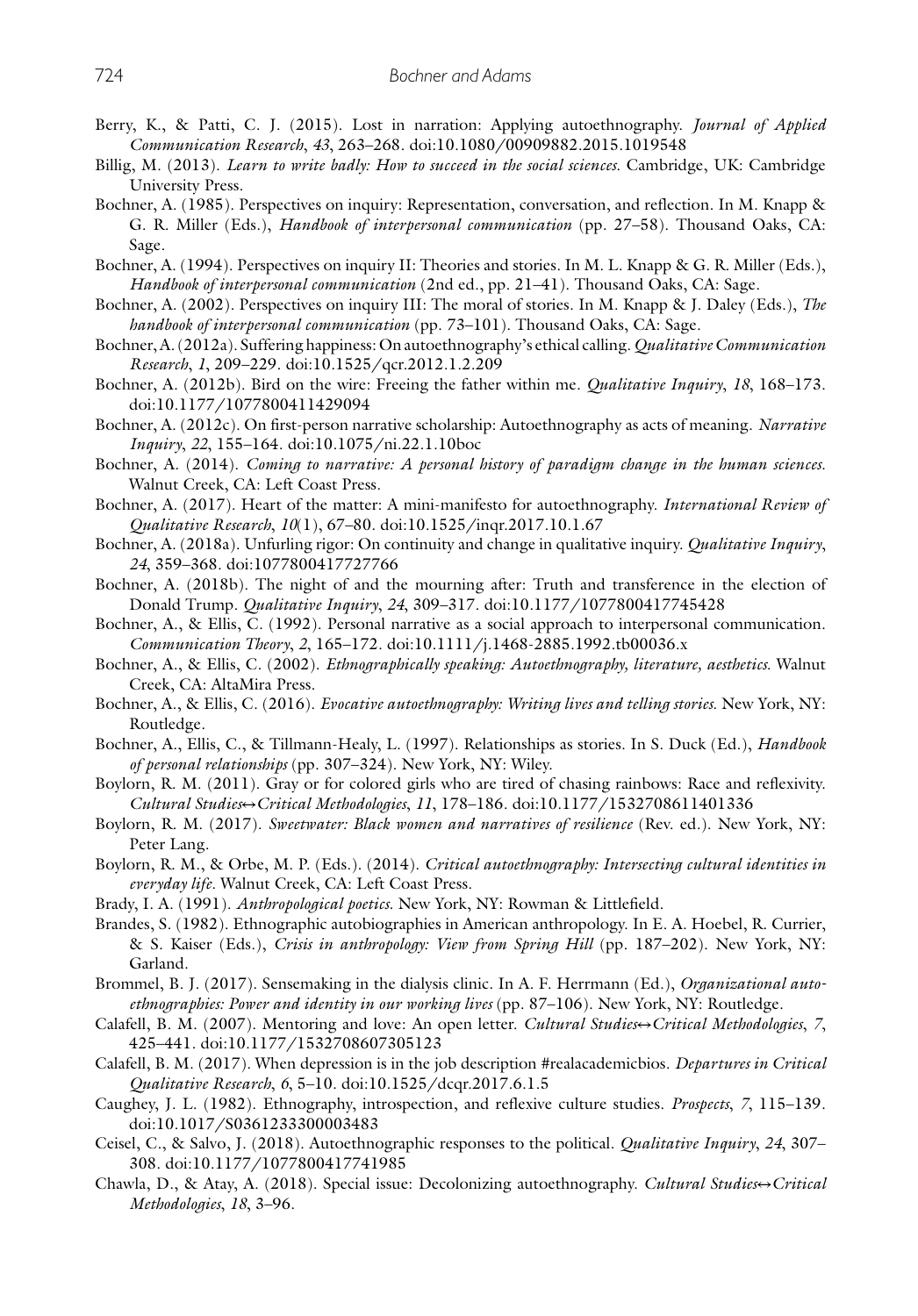- Cissna, K. N. (Ed.). (1995). *Applied communication in the 21st century* (pp. 79–96). Mahwah, NJ: Lawrence Erlbaum.
- Cissna, K. N. (2000). Applied communication research in the 21<sup>st</sup> century. *Journal of Applied Communication Research*, *28*, 169–173. doi:10.1080/00909880009365563
- Clifford, J., & Marcus, G. (1986). *Writing culture: The poetics and politics of ethnography*. Berkeley, CA: University of California Press.
- Collins, D. (2017). The art of faking a smile: A layered account of mental illness and/in relating. In S. L. Pensoneau‐Conway, T. E. Adams, & D. M. Bolen (Eds.), *Doing autoethnography* (pp. 217–228). Rotterdam, the Netherlands: Sense.
- Conquergood, D. (1991). Rethinking ethnography: Towards a critical cultural politics. *Communication Monographs*, *58*, 179–194. doi:10.1080/03637759109376222
- Conquergood, D. (1995). Between rigor and relevance: Rethinking applied communication. In K. N. Cissna (Ed.), *Applied communication in the 21st century* (pp. 79–96). Mahwah, NJ: Lawrence Erlbaum.
- Coser, L. (1975). Presidential address: Two methods in search of a substance. *American Sociological Review*, *40*(6), 691–700.
- Craig, R. T. (1995). Applied communication research in a practical discipline. In K. N. Cissna (Ed.), *Applied communication in the 21st century* (pp. 147–155). Mahwah, NJ: Lawrence Erlbaum.
- Crawford, L. (1996). Personal ethnography. *Communication Monographs*, *63*, 158–170. doi:10.1080/ 03637759609376384
- Cronbach, L. (1975). Beyond the two disciplines of scientific psychology. *American Psychologist*, *30*, 116– 127. doi:10.1037/h0076829
- Crouse‐Dick, C. E. (2013). (In)fertile encounters: An autoethnography. In K. Fast & R. Epp Buller (Eds.), *Mothering Mennonite* (pp. 195–214). Bradford, ON: Demeter Press.
- Cushman, D. (1977). The rules perspective as a theoretical basis for the study of human communication. *Communication Quarterly*, *25*, 30–45. doi:10.1080/01463377709369245
- Defenbaugh, N. L. (2011). *Dirty tale: A narrative journey of the IBD body*. Cresskill, NJ: Hampton Press.
- Denzin, N. K. (1997). *Interpretive ethnography: Ethnographic practices for the 21st century*. Thousand Oaks, CA: Sage.
- Denzin, N. K. (2018). *Performance autoethnography: Critical pedagogy and the politics of culture* (2nd ed.). New York, NY: Routledge.
- Denzin, N. K., & Lincoln, Y. S. (2018). Locating the field. In N. K. Denzin & Y. S. Lincoln (Eds.), *The SAGE handbook of qualitative research* (5th ed., pp. 27–35). Thousand Oaks, CA: Sage.
- Diversi, M., & Moreira, C. (2018). *Betweener autoethnographies: A path towards social justice*. New York, NY: Routledge.
- Doshi, M. J. (2014). Help(less): An autoethnography about caring for my mother with terminal cancer. *Health Communication*, *29*, 840–842. doi:10.1080/10410236.2013.809502
- Dunn, T. R. (2019). *Talking White trash: Mediated representations and lived experiences of White working‐ class people*. New York, NY: Routledge.
- Eguchi, S. (2015). Queer intercultural relationality: An autoethnography of Asian–Black (dis)connections in White gay America. *Journal of International and Intercultural Communication*, *8*, 27–43. doi: 10.1080/17513057.2015.991077
- Ellingson, L. L. (2009). Ethnography in applied communication research. In L. R. Frey & K. N. Cissna (Eds.), *Routledge handbook of applied communication research* (pp. 169–192). New York, NY: Routledge.
- Ellis, C. (1995). *Final negotiations: A story of love, loss, and chronic illness*. Philadelphia, PA: Temple University Press.
- Ellis, C. (1997). Evocative autoethnography: Writing emotionally about our lives. In W. G. Tierney & Y. S. Lincoln (Eds.), *Representation and the text: Re-framing the narrative voice* (pp. 116–139). Albany, NY: SUNY Press.
- Ellis, C. (1998). Exploring loss through autoethnographic inquiry: Auto-ethnographic storytelling, coconstructed narrative, and interactive interviewing. In J. Harvey (Ed.), *Perspectives on loss: A sourcebook* (pp. 49–61). Philadelphia, PA: Brunner/Mazel.
- Ellis, C. (2004). *The ethnographic I: A methodological novel about autoethnography*. Walnut Creek, CA: AltaMira Press.
- Ellis, C. (2009). *Revision: Autoethnographic reflections on life and work*. Walnut Creek, CA: Left Coast Press.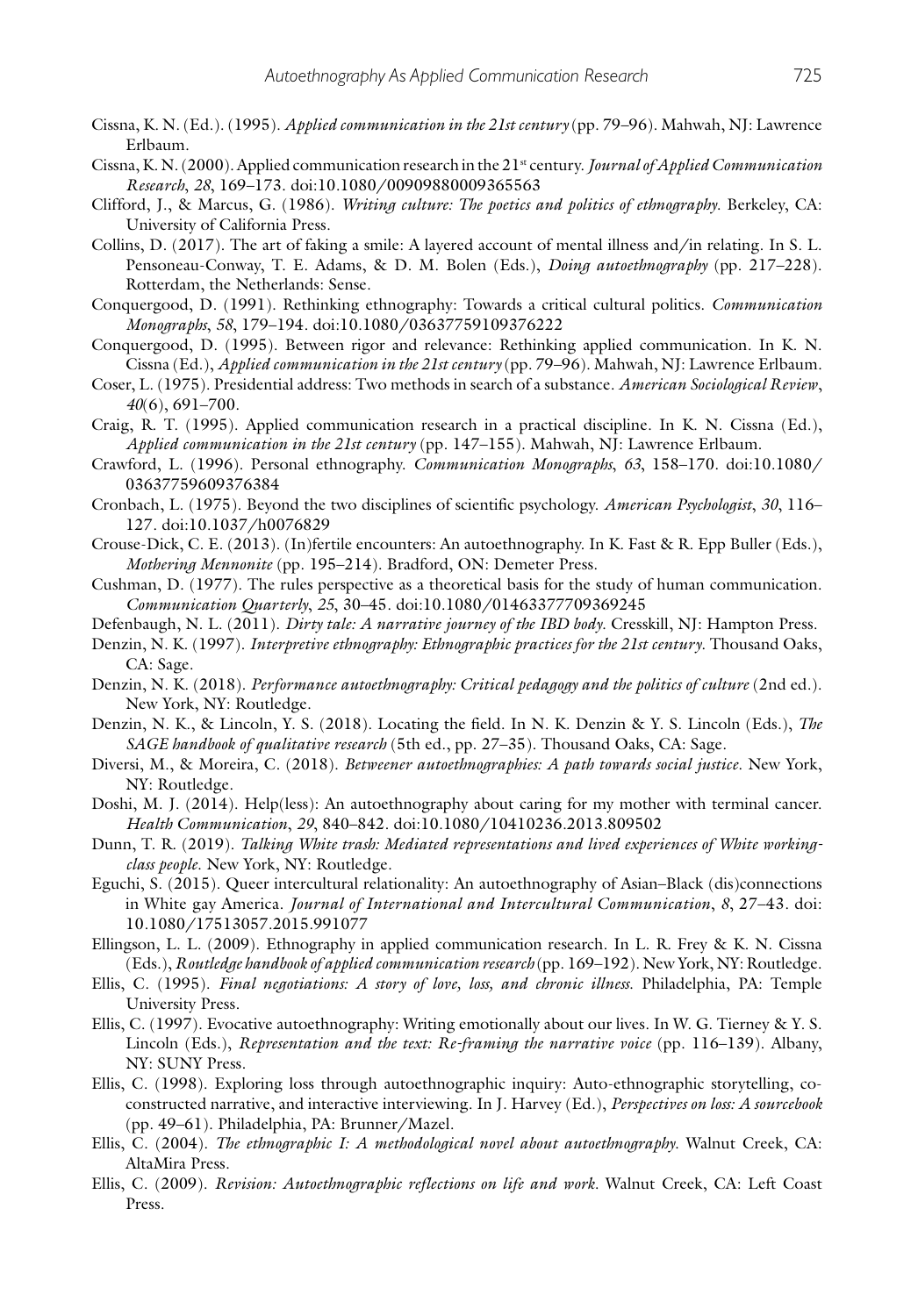- Ellis, C. (2011). Jumping on and off the runaway train of success: Stress and committed intensity in an academic life. *Symbolic Interaction*, *34*, 158–172. doi:10.1525/si.2011.34.2.158
- Ellis, C. (2014a). No longer hip: Losing my balance and adapting to what ails me. *Qualitative Research in Sport, Exercise and Health*, *6*, 1–19. doi:10.1080/2159676X.2014.880505
- Ellis, C. (2014b). Seeking my brother's voice: Holding onto long‐term grief through photographs, stories, and reflections. In E. Miller (Ed.), *Stories of complicated grief: A critical anthology* (pp. 3–21). Washington, DC: NASW Press.
- Ellis, C. (2019). *Final negotiations: A story of love, loss, and chronic illness* (Revised and expanded edition). Philadelphia, PA: Temple University Press.
- Ellis, C., Adams, T. E., & Bochner, A. (2011). Autoethnography: An overview [40 paragraphs]. *Forum Qualitative Sozialforschun/Forum: Qualitative Social Research*, *12*(1). Retrieved from www.qualitative‐ research.net/index.php/fqs/article/view/1589
- Ellis, C., Allen, M., Bochner, A. P., Gergen, K. J., Gergen, M. M., Pelias, R. J., & Richardson, L. (2017). Living the post‐university life: Academics talk about retirement. *Qualitative Inquiry*, *23*, 575–588. doi:10.1177/1077800417716392
- Ellis, C., & Bochner, A. (1992). Telling and performing personal stories: The constraints of choice in abortion. In C. Ellis & M. Flaherty (Eds.), *Investigating subjectivity: Research on lived experience* (pp. 79–101). Newbury Park, CA: Sage.
- Ellis, C., & Bochner, A. (Eds.). (1996). *Composing ethnography: Alternative forms of qualitative writing*. Walnut Creek, CA: AltaMira Press.
- Ellis, C., & Bochner, A. (2000). Autoethnography, personal narrative, reflexivity: Researcher as subject. In N. Denzin & Y. Lincoln (Eds.), *The handbook of qualitative research* (2nd ed., pp. 733–768). Thousand Oaks, CA: Sage.
- Ellis, C., Bochner, A. P., Rambo, C., Berry, K., Shakespeare, H., Gingrich‐Philbrook, C., … Bolen, D. M. (2018). Coming unhinged: A twice‐told multivoiced autoethnography. *Qualitative Inquiry*, *24*, 119– 133. doi:10.1177/1077800416684874
- Ellis, C., & Patti, C. (2014). With heart: Compassionate interviewing and storytelling with Holocaust survivors. *Storytelling, Self, Society*, *10*, 93–118. doi:10.13110/storselfsoci.10.1.0093
- Ellis, C., & Rawicki, J. (2013). Collaborative witnessing of survival during the Holocaust: An exemplar of relational autoethnography. *Qualitative Inquiry*, *19*, 366–380. doi:10.1177/1077800413479562
- Ellis, C., & Rawicki, J. (2017). The clean shirt: A flicker of hope in despair. *Journal of Contemporary Ethnography*, *48*(1), 3–15. doi:10.1177/0891241617696809
- Ellis, C., & Rawicki, J. (2018). Remembering the past/anticipating the future: A professor from the White working class talks with a survivor of the Holocaust about our troubled world. *Qualitative Inquiry*, *24*, 323–337. doi:10.1177/1077800417741387
- Elms, A. C. (1975). The crisis of confidence in social psychology. *American Psychologist*, *30*, 967–976. doi:10.1037/0003‐066X.30.10.967
- Faulkner, S. (2014). *Family stories, poetry, and women's work: Knit four, frog one (poems)*. Rotterdam, the Netherlands: Sense.
- Faulkner, S., & Adams, T. E. (forthcoming). #YouToo: Notes on sexual harassment and assault in the academy. *International Review of Qualitative Research.*.
- Faulkner, S. L. (2018). *Real women run: Running as feminist embodiment*. New York, NY: Routledge.
- Foster, E. (2017). Academic labor in the age of anxiety: Autoethnography matters. *Cultural Studies*↔*Critical Methodologies*, *17*, 320–326. doi:10.1177/1532708617706124
- Foucault, M. (1970). *The archeology of knowledge and the discourse on language* (A. M. Sheridan Smith, Trans.). New York, NY: Pantheon Books.
- Frank, A. (1995). *The wounded storyteller: Body, illness, and ethics*. Chicago, IL: University of Chicago Press.
- Freeman, M. (2011). Toward poetic science. *Integrative Psychological and Psychological Science*, *45*, 389– 396. doi:10.1007/s12124-011-9171-x.
- Freeman, M. (2016). Psychology as the science of human *being*. In J. Valsiner, G. Marsico, N. Chaudhary, T. Sato, & V. Dazzani (Eds.), *The Yokohama Manifesto* (pp. 349–364). New York, NY: Springer.
- Frentz, T. S. (2008). *Trickster in tweed: The quest for quality in a faculty life*. Walnut Creek, CA: Left Coast Press.
- Frey, L. R. (1998). Communication and social justice research: Truth, justice, and the applied communication way. *Journal of Applied Communication Research*, *26*, 155–164. doi:10.1080/ 00909889809365499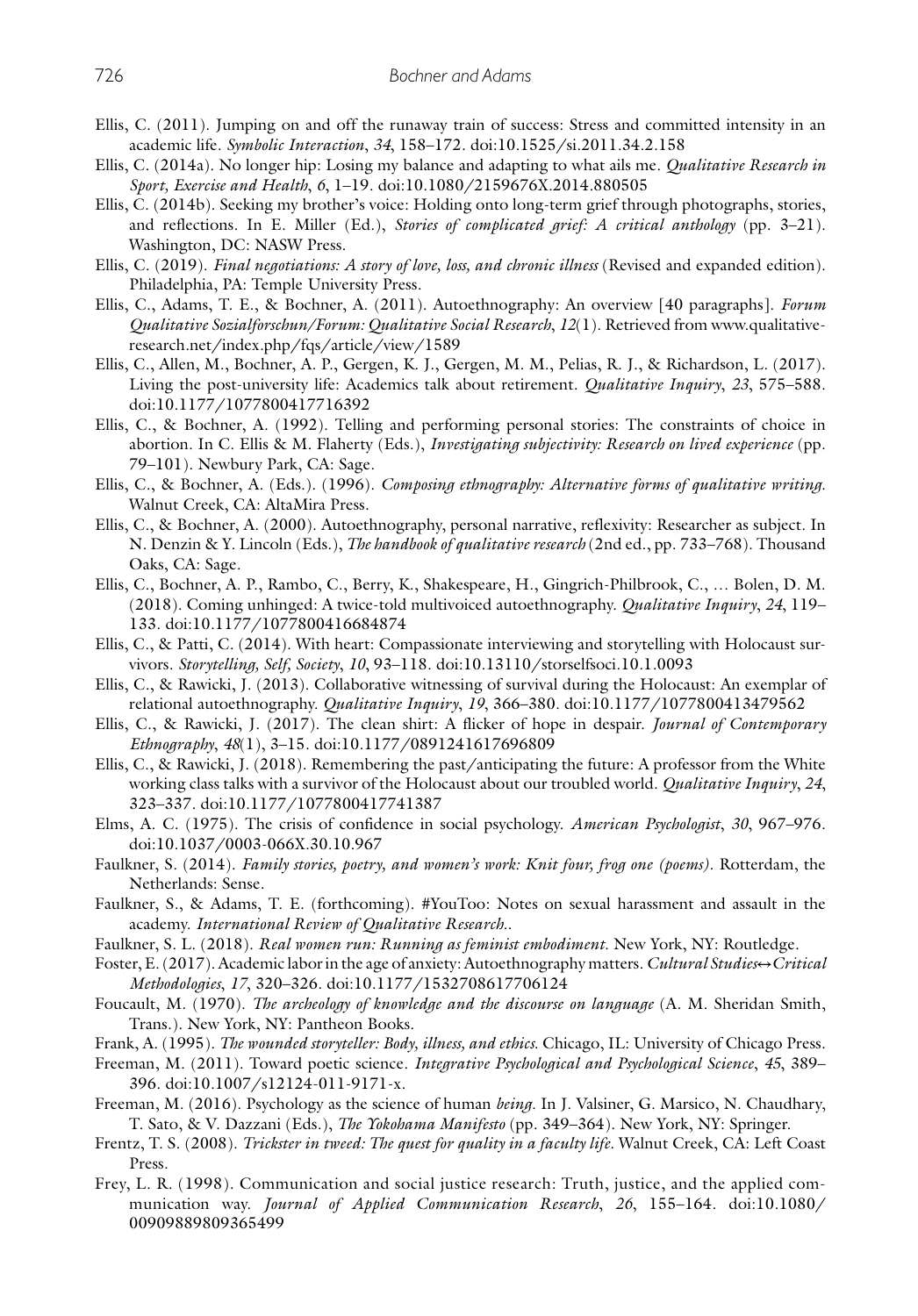Geertz, C. (1973). *The interpretation of cultures*. New York, NY: Basic Books.

- Geertz, C. (1980). Blurred genres: The refiguration of social thought. *The American Scholar*, *49*, 165–179. https://www.jstor.org/stable/41210607
- Gergen, K. (1976). Social psychology, science and history. *Personality and Social Psychology Bulletin*, *2*, 373–383. doi:10.1177/014616727600200409
- Gergen, K. (1978). Toward generative theory. *Journal of Personality and Social Psychology*, *16*, 1344–1360. doi:10.1037/0022‐3514.36.11.1344
- Gergen, K. (1980). Toward intellectual audacity in social psychology. In R. Gilmour & S. Duck (Eds.), *The development of social psychology* (pp. 239–270). New York, NY: Academic Press.
- Gergen, K. (1982). *Toward transformation in social knowledge*. New York, NY: Springer‐Verlag.
- Goodall, H. L. (2004). Commentary: Narrative ethnography as applied communication research. *Journal of Applied Communication Research*, *32*, 185–194. doi:10.1080/0090988042000240130
- Goodall, H. L. (2006). *A need to know: The clandestine history of a CIA family*. Walnut Creek, CA: Left Coast Press.
- Gornick, V. (1996). *Approaching eye level*. Boston, MA: Beacon Press.
- Gornick, V. (2008). Truth in personal narrative. In D. Lazar (Ed.), *Truth in nonfiction: Essays* (pp. 7–10). Iowa City: University of Iowa Press.
- Gutierrez‐Perez, R. (2017). Bridging performances of auto/ethnography and queer bodies of color to advocacy and civic engagement. *QED: A Journal in GLBTQ Worldmaking*, *4*, 148–156. https:// muse.jhu.edu/article/660601
- Haley, J. (1963). *Strategies of psychotherapy*. New York, NY: Grune & Stratton.
- Hartnett, S. J., & Engels, J. D. (2005). "Aria in time of war": Investigative poetry and the politics of witnessing. In N. Denzin & Y. Lincoln (Eds.), *The handbook of qualitative research* (3rd ed., pp. 1043– 1067). Thousand Oaks, CA: Sage.
- Herrmann, A. (2012). "I know I'm unlovable": Desperation, dislocation, despair, and discourse on the academic job hunt. *Qualitative Inquiry*, *18*, 247–255. doi:10.1177/1077800411431561
- Herrmann, A. (2017). *Organizational autoethnographies: Power and identity in our working lives*. New York, NY: Routledge.
- Herrmann, A. F. (2007). How did we get this far apart? Disengagement, relational dialectics, and narrative control. *Qualitative Inquiry*, *13*, 989–1007. doi:10.1177/1077800407304468
- Hodges, N. (2015). Weighing ourselves down: Scale stories. *Departures in Critical Qualitative Research*, *4*, 51–69. doi:10.1525/dcqr.2015.4.3.51
- Holman Jones, S. (2005). (M)othering loss: Telling adoption stories, telling performativity. *Text and Performance Quarterly*, *25*, 113–135. doi:10.1080/10462930500122716
- Holman Jones, S. (2018, May). *Becoming wild*. Paper presented at the International Congress of Qualitative Inquiry, Urbana‐Champaign, IL.
- Holman Jones, S., & Adams, T. E. (2014). Undoing the alphabet: A queer fugue on grief and forgiveness. *Cultural Studies*↔*Critical Methodologies*, *14*, 102–110. doi:10.1177/1532708613512260
- Holman Jones, S., Adams, T. E., & Ellis, C. (2013). *Handbook of autoethnography*. Walnut Creek, CA: Left Coast Press.
- Israel, J., & Tajfel, H. (Eds.). (1972). *The context of social psychology*. London: Academic Press.
- Ivey, C. L. (2015). Glossary (not) for non‐ADHD partners. *Departures in Critical Qualitative Research*, *4*, 99–116. doi:10.1525/dcqr.2015.4.4.99
- Jackson, M. (1995). *At home in the world*. Durham, NC: Duke University Press.
- Jago, B. J. (2002). Chronicling an academic depression. *Journal of Contemporary Ethnography*, *31*, 729– 757. doi:10.1177/089124102237823
- Jago, B. J. (2011). Shacking up: An autoethnographic tale of cohabitation. *Qualitative Inquiry*, *17*, 204– 219. doi:10.1177/1077800410393889
- Kramer, M. W. (2018). Managing multiple group roles: An autoethnography of communication and perceived role incompatibility. *Journal of Applied Communication Research*, *46*, 74–92. doi:10.1080/00 909882.2017.1409905
- Krieger, S. (1991). *Social science and the self: Personal essays on an art form*. New Brunswick, NJ: Rutgers University Press.
- Kuhn, T. S. (1970). *The structure of scientific revolutions* (2nd ed.). Chicago, IL: University of Chicago Press.
- Lensmire, T. J. (2017). *White folks: Race and identity in rural America*. New York, NY: Routledge.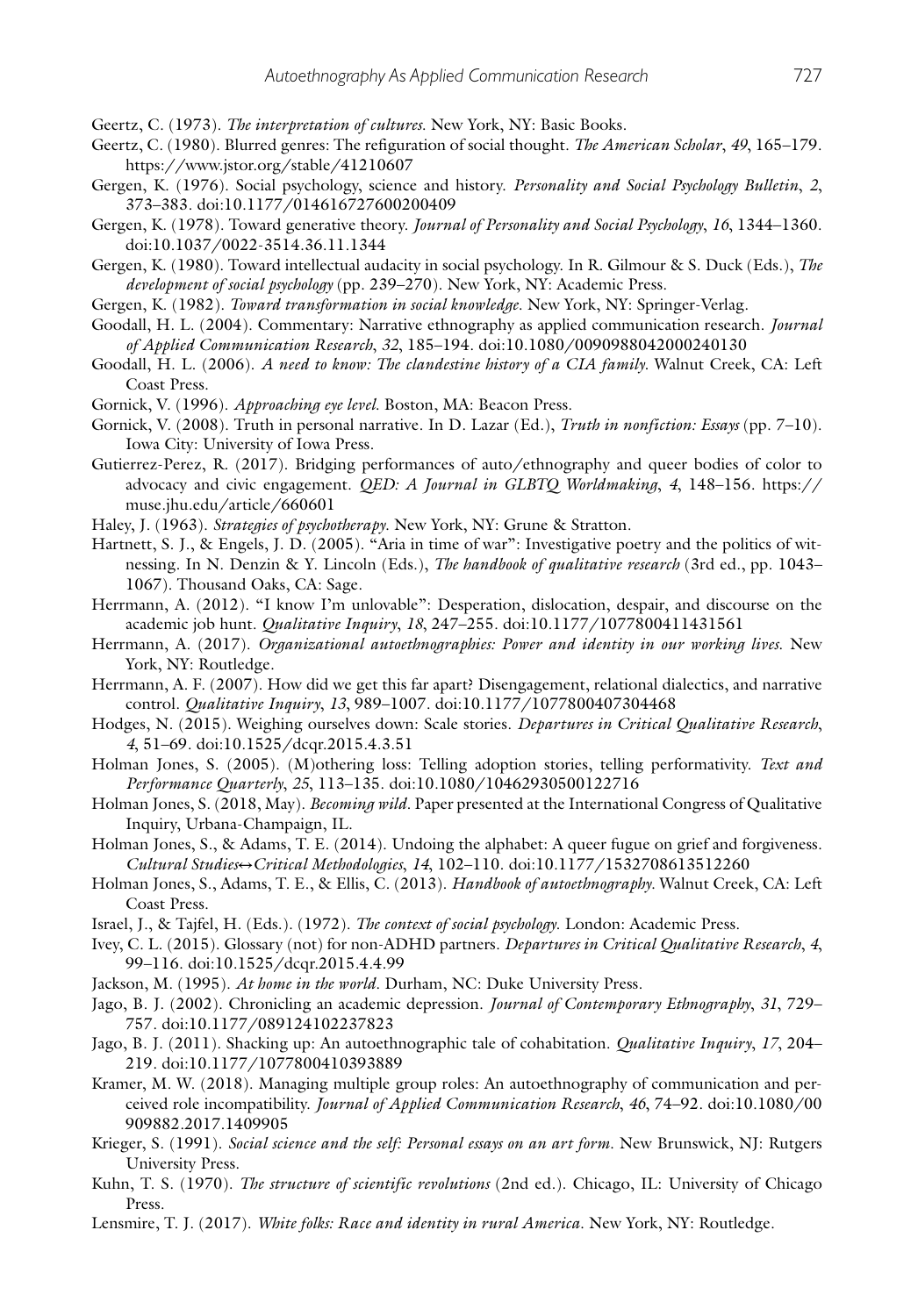- Luckett, S. D. (2017). *YoungGiftedandFat: An autoethnography of size, sexuality, and privilege*. New York: Routledge, NY.
- Lyotard, J.‐F. (1984). *The postmodern condition: A report on knowledge*. (G. Bennington & B. Massumi, Trans.). Minneapolis: University of Minnesota Press.
- MacIntyre, A. (1984). *After virtue: A study in moral theory*. Notre Dame, IN: University of Notre Dame Press.
- Manning, J., & Adams, T. E. (Eds.). (2015). Special issue: Connecting the personal and the popular: Autoethnography and popular culture. *The Popular Culture Journal*, *3*, 187–519.
- Marvasti, A. (2005). Being Middle Eastern American: Identity negotiation in the context of the war on terror. *Symbolic Interaction*, *28*, 525–547. doi:10.1525/si.2005.28.4.525
- McGreehan, D. (2017). Lost in hope: (De)constructing hope in "missing person" discourses. In S. L. Pensoneau‐Conway, T. E. Adams, & D. M. Bolen (Eds.), *Doing autoethnography* (pp. 115–126). Rotterdam, the Netherlands: Sense.
- Miller, G. (1983). Taking stock of a discipline. *Journal of Communication*, *33*, 31–41. doi:10.1111/j. 1460‐2466.1983.tb02403.x
- Miller, K. (2002). The experience of emotion in the workplace: Professing in the midst of tragedy. *Management Communication Quarterly*, *15*(4), 571–600. doi:10.1177/0893318902154003
- Myers, W. B. (2012). Special issue: Writing autoethnographic joy. *Qualitative Communication Research*, *1*, 157–252.
- Nadal, K. L. (2013). *That's so gay! Microaggressions and the lesbian, gay, bisexual, and transgender community*. Washington, DC: American Psychological Association.
- Nelson, H. L. (2001). *Damaged identity, narrative repair*. Ithaca, NY: Cornell University Press.
- Paget, M. (1993). *A complex sorrow: Reflections on cancer and an abbreviated life*. Philadelphia, PA: Temple University Press.
- Paxton, B. (2018). *At home with grief: Continued bonds with the deceased*. New York, NY: Routledge.
- Pearce, W. B. (1976). The coordinated management of meaning: A rules‐based theory of interpersonal communication. In G. R. Miller (Ed.), *Explorations in interpersonal communication* (pp. 17–36). Beverly Hills, CA: Sage.
- Pearce, W. B., & Cronen, V. (1980). *Communication, action, and meaning: The creation of social realities*. New York, NY: Praeger.
- Pelias, R. J. (2000). The critical life. *Communication Education*, *49*, 220–228. doi:10.1080/ 03634520009379210
- Pelias, R. J. (2018). *Writing performance, identity, and everyday life: The selected works of Ronald J. Pelias*. New York, NY: Routledge.
- Pensoneau‐Conway, S. L. (2017). Parenting the possible. *QED: A Journal in GLBTQ Worldmaking*, *4*, 130–138. muse.jhu.edu/article/660599
- Peters, J. E. (2018). *A feminist post‐transsexual autoethnography: Challenging normative gender coercion*. New York, NY: Routledge.
- Pillay, D., Naicker, I., & Pithouse‐Morgan, K. (2016). *Academic autoethnographies: Inside teaching in higher education*. Rotterdam, the Netherlands: Sense.
- Poulos, C. N. (2009). *Accidental ethnography: An inquiry into family secrecy*. Walnut Creek, CA: Left Coast Press.
- Rambo, C. (2016). Strange accounts: Applying for the department chair position and writing threats and secrets "in play." *Journal of Contemporary Ethnography*, *45*, 3–33. doi:10.1177/0891241615611729
- Reed‐Danahay, D. E. (Ed.). (1997). *Auto/ethnography: Rewriting the self and the social*. New York, NY: Berg.
- Richardson, L. (1997). *Fields of play: Constructing an academic life*. New Brunswick, NJ: Rutgers University Press.
- Richardson, L. (2000). Writing: A method of inquiry. In N. K. Denzin & Y. S. Lincoln (Eds.), *Handbook of qualitative research* (2nd ed., pp. 923–948). Thousand Oaks, CA: Sage.
- Robinson, C. C., & Clardy, P. (Eds.). (2010). *Tedious journeys: Autoethnography by women of color in academe*. New York, NY: Peter Lang.
- Ronai, C. R. (1995). Multiple reflections of child sex abuse. *Journal of Contemporary Ethnography*, *23*, 395–426. doi:10.1177/089124195023004001